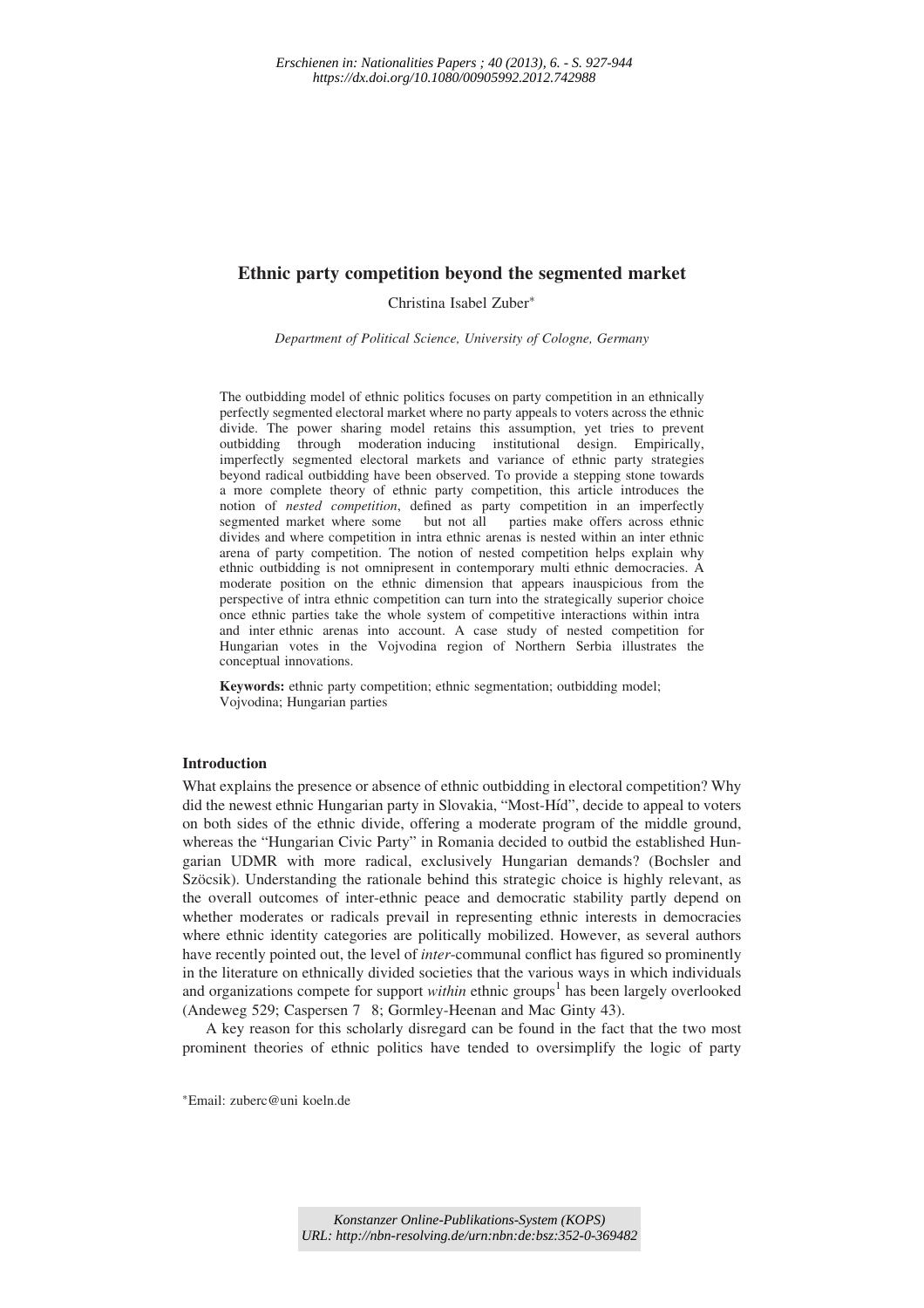competition in societies where ethnicity is politically mobilized. The power sharing model of ethnic politics (Lijphart "Democracy in plural societies"; Sisk; Norris) does not accord a prominent role to party competition at all since it deliberately aims to avoid the dangers ethnic competition is believed to be posing for democratic stability: "the entire 'consociational democracy' is a theory of competition avoidance" (Bartolini "Collusion Part II" 40, original hyphenation). By contrast, the outbidding model of ethnic politics (Rabushka and Shepsle; Horowitz part three) is a theory of ethnic party competition. Seeking to maximize votes, ethnic parties are expected to choose radical over moderate strategies in intra-ethnic competition, since in societies where ethnicity is mobilized, voters are assumed to have intransigent, homogeneous group preferences (Rabushka and Shepsle 67; Horowitz 297). The theory focuses on party competition in ethnically segmented markets where polarized competition for radical voters lets outbidding parties prevail.

An emerging line of research in the field of ethnic politics is, however, beginning to treat democratic politics in ethnically plural societies as a story with an open ending. Authors are beginning to acknowledge that ethnic groups cannot be treated as unified actors with homogeneous, radical preferences by default (Birnir; Hale), that ethnic parties' strategic behavior does not always correspond to the logic of ethnic outbidding (Bochsler and Szöcsik; Caspersen; Chandra; Coakley; Mitchell and O'Leary; Zuber), and that different levels of competition can explain variation in outcomes such as the extent of ethnic violence even when holding the institutional power sharing framework constant (Wilkinson).

Since these empirical findings are at odds with conventional theories of ethnic politics, this article connects theories of ethnic politics to theories of party competition to provide a stepping stone towards a more complete theory of ethnic party competition. The aim is to provide new theoretical concepts that can account for empirically observed alternatives to perfect ethnic segmentation and radical, outbidding ethnic parties. Whereas in perfectly segmented markets party competition exists only among parties appealing to voters from the same ethnic group, in imperfectly segmented markets parties compete for votes also across ethnic divides. Drawing inspiration from Tsebelis' famous account of nested games, I introduce the notion of nested competition to describe the latter cases. Nested competition is defined as party competition in an ethnically imperfectly segmented market where some but not all parties make offers across ethnic divides and where ethnic competition within one or several intra-ethnic arenas is nested within an interethnic arena of party competition. Parties can themselves aim to segment or de-segment the market by choosing between exclusive and non-exclusive appeal to an ethnic identity category. Additionally, parties can choose between different policy positions on an ethnic dimension of competition (Protsyk and Garaz; Zuber 3 4). Adding the notion of nested competition to a theory of ethnic party competition can explain why ethnic outbidding is not omnipresent in contemporary multi-ethnic democracies. I will argue that in cases where a moderate position on the ethnic dimension may appear inauspicious from the perspective of intra-ethnic competition, it can turn into the strategically superior choice once ethnic parties take the whole system of competitive interactions within intra- and interethnic arenas into account (in analogy to Tsebelis,  $10 \t 11$ ).<sup>2</sup> Nested competition therefore emphasizes the previously neglected fact that ethnic party elites choose their strategies not only in light of societal preferences (outbidding) and institutional parameters (power sharing), but also in light of the behavior of their competitors.

The article is structured as follows. The next section lays out a general framework of party competition and reconstructs the assumptions of the outbidding model and the power sharing model from this perspective. The third section introduces the notion of nested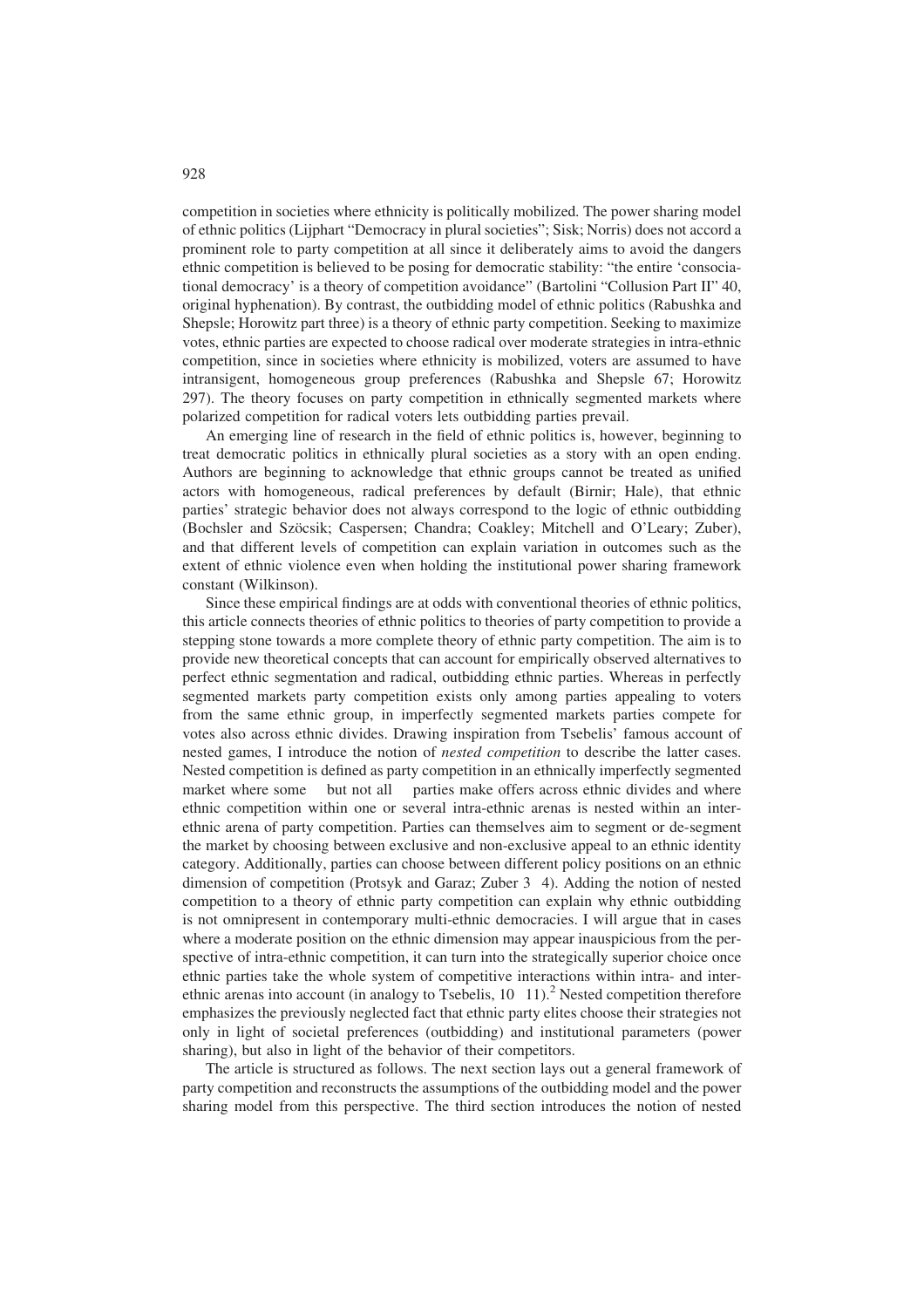competition and discusses its implications for ethnic parties' strategic choices. The fourth section presents a case study of nested competition for Hungarian votes in the Vojvodina region of Northern Serbia that illustrates how the new concepts can be applied in empirical research. The last section concludes.

## Ethnic party competition in the perfectly segmented market

In order to define a party as an ethnic party, Chandra focuses on the party's programmatic appeal: "an *ethnic party* appeals to voters as the champion of the interests of one ethnic category or set of categories to the exclusion of others, and makes such an appeal central to its mobilizing strategy. The key aspect of this definition is exclusion" (236, original italics). This definition allows the characterization of established parties and newcomers with no established support base as ethnic parties. Both minority parties and majority nationalists can be classified as ethnic parties, if they appeal centrally and exclusively to an ethnic identity category. <sup>3</sup> A distinctive feature of ethnic party competition is that social interaction takes place within intra-ethnic arenas, as well as within an inter-ethnic arena. In the intra-ethnic arena, parties appealing to the same ethnic identity category compete for votes. In the inter-ethnic arena, parties appealing to different ethnic identity categories interact with each other.

Bartolini ("Collusion, Competition and Democracy. Part I"; "Collusion, Competition and Democracy. Part II") seminally defined *competition* as one of four types of social interaction between autonomous actors. The other types are conflict, negotiation and cooperation. In conflictive and negotiative relationships, actors have different individual goals. In conflict, they perceive their goals as mutually exclusive and use direct or indirect force to inflict damage on each other when pursuing them. In negotiation, they perceive their goals as divergent, yet negotiable. Each actor controls a share of the prize and uses no force, but promises of future advantages and threats of disadvantages to negotiate. By contrast, Bartolini defines both competition and cooperation as types of interaction where actors aim at the same goal. In *competition* they aim at the same goal independently, without exchanging any of their available means, such as financial resources and information. In cooperation they share their resources to achieve the goal together since they perceive their interests as complementary, rather than as independent ("Collusion Part I" 439 440).

Yet, if "competition is a social relationship characterized by a system of interaction among consciously rival actors" that can "also be seen as the unintended outcome of such a system of interaction" (Bartolini "Collusion Part I" 438, emphasis added), it seems wise to treat competition not as a type of interaction in itself. Franzmann argued convincingly that competition as a *system of interaction* or, in his terms, an institution at the macro level, should be differentiated from types of interaction at the micro level. He suggests using the term 'contest' instead of competition to refer to interaction at the micro level and to reserve 'competition' for the situational logic at the macro level. Furthermore, parties may perceive their interests as complementary to the interests of ideologically similar parties, leading them to *cooperate* with the latter, while retaining contesting interaction with all others. As a consequence, both cooperation and contest form part of party competition. All parties cooperate at a very basic level when they accept common, democratic rules. In addition, parties can cooperate in electoral alliances and at the same time contest other parties that are not part of the alliance. If electoral institutions are disproportional, they reward larger parties and pre-electoral coalitions. This constitutes an incentive in particular for smaller parties to cooperate in pre-electoral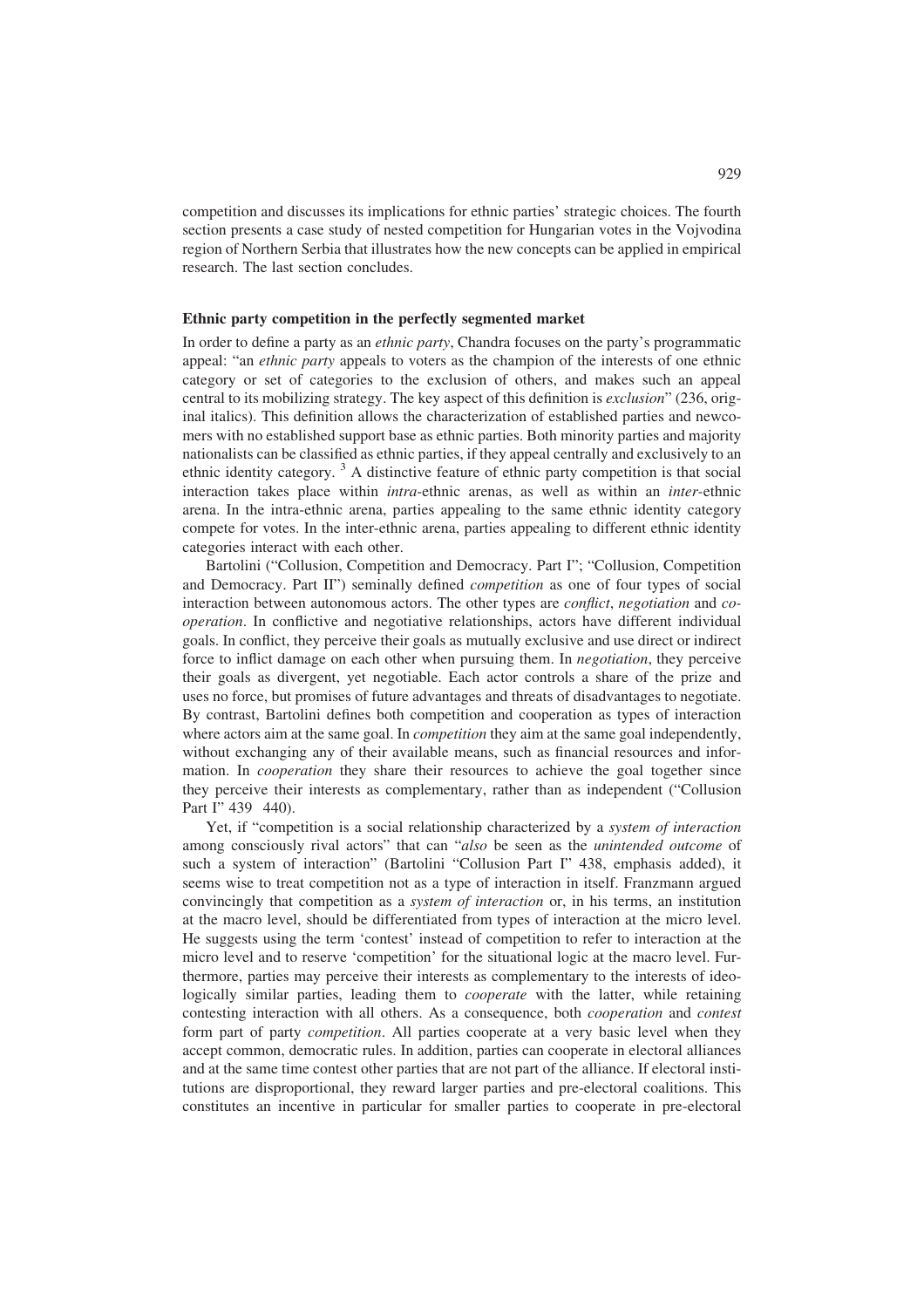

Figure 1. Party competition in the perfectly segmented market.

coalitions (Golder). In sum: Competition as a structure at the macro level sets the rules for the specific interaction between parties at the micro level of strategic choice. Parties can choose whether to *contest* other parties or to *cooperate* with them. Following Franzmann, party competition can be defined as "an institution in which parties strategically cooperate or contest as political actors to gain political power" (320).

If the market is fully segmented along ethnic lines, none of the parties appeals to voters across the ethnic divide. Consequently, electoral competition means competition among parties seeking to represent voters from the same ethnic group. If e.g. Hungarian parties aim at the prize of Hungarian votes and Serbian parties at the prize of Serbian votes, their goals are not the same. At the same time, parties interact in the inter-ethnic arena, where moderates may opt to search for potential *negotiation* partners to advance their group specific claims. By contrast, if radicals prevail, conflict is the more likely outcome. The default assumption of conventional accounts of ethnic politics is such a fully segmented electoral market with stable voter party alignment: "In a perfectly plural society, an election is a segmental census" (Lijphart, "Consociational Theory: Problems and Prospects." 356) and "the communitarian aspect of ethnicity propels group members toward concentrated party loyalties" (Horowitz 294). Horowitz himself uses the term "segmented electoral market" (342) and argues that competition structures only interaction between parties competing for support among voters identifying with one and the same ethnic group, not between parties aiming at different ethnic groups (342). Figure 1 illustrates party competition in the ethnically perfectly segmented market.

None of the parties aim at voters across ethnic group divides. Parties aiming at voters from the same group may contest each other, but also at times cooperate (as is illustrated by  $A_1$  and  $A_2$ ), since both strategies are possible in competition. In the inter-ethnic arena, there is potential for conflict or negotiation, depending on whether radicals or moderates prevail, but no competition, since actors do not aim at the same goal. A contemporary example of party competition in an electoral market almost perfectly segmented along ethno-linguistic lines is Belgium where Flemish parties appeal only to Flemish-speaking voters and Walloon parties address only French-speaking voters.

From the perspective of the framework presented here outbidding will obtain if and only if the following conditions are satisfied: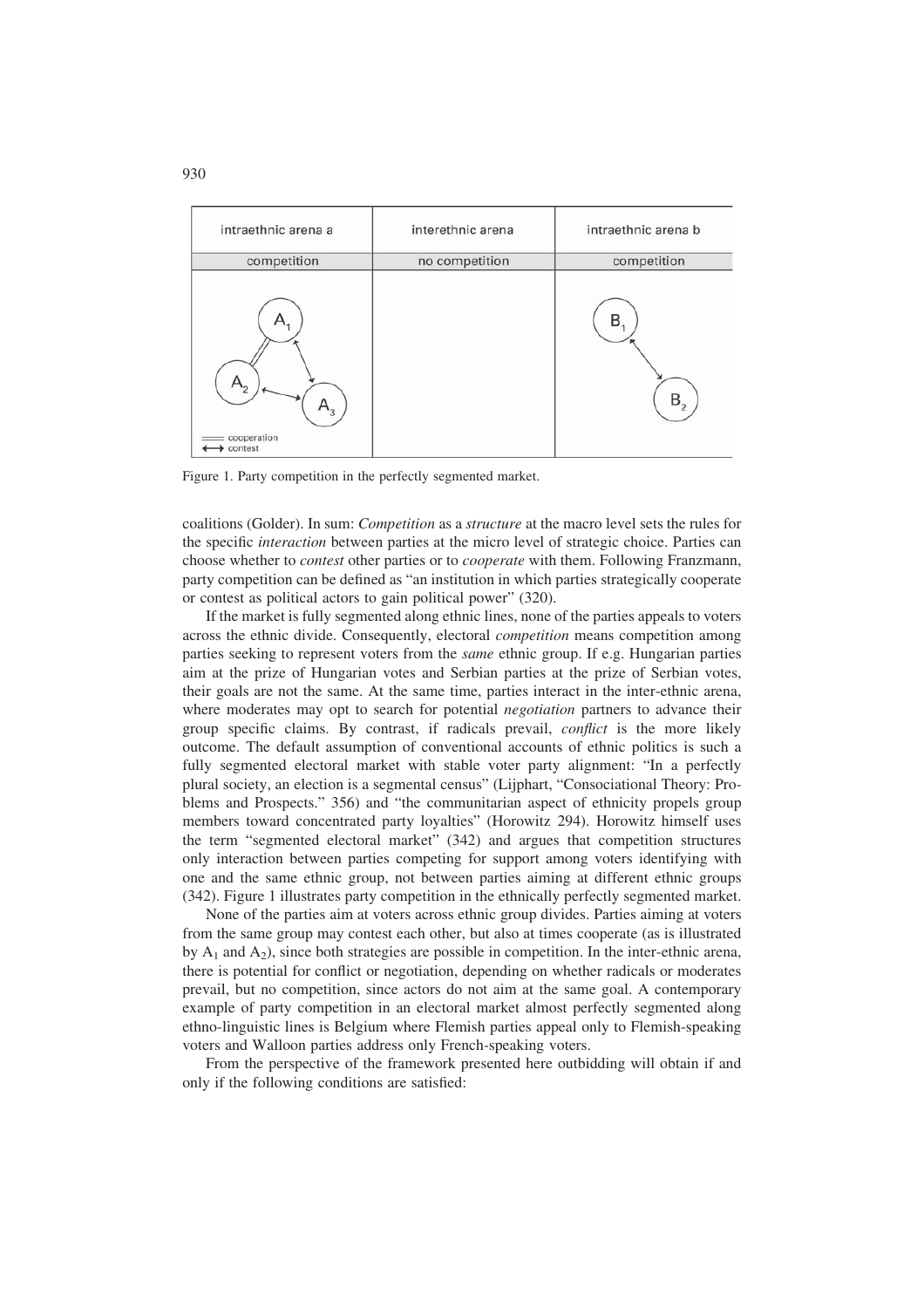- (1) In all intra-ethnic arenas, parties choose contest over cooperation;
- (2) Parties contest each other by adopting more radical positions than their competitors.

Therefore, any explanation of ethnic outbidding has to address two interlinked questions: (1) Why did an ethnic party choose contest over cooperation? (2) Why did an ethnic party choose to contest opponents with a more radical position? Horowitz (346 349) himself was cautious enough to make clear that the outbidding model holds only if one sticks to intransigent voter preferences (rendering radical positions rewarding) and a system where only two parties contest each other (which makes electoral cooperation unnecessary). These conditions tend to be forgotten in later accounts of party competition in divided societies that turned outbidding from a theoretical model that holds under very specific assumptions into an almost universal expectation. It is easy to see why this is not satisfying. First, even if we grant that because moderate positions are already occupied a second party will outbid the original one, why should not a third ethnic party aim at more moderate voters, given that the most radical position is also already occupied?

Second, if parties choose to cooperate, there is no room for outbidding at all since condition 1 does not hold. During the 1990s for example, ethnic Hungarian parties in Romania, Slovakia and Ukraine "have tended to cooperate during elections to maximize their political power rather than seek to outbid each other" (Stroschein 66). This situation is highly desirable from the perspective of the power sharing model of ethnic politics. Like the outbidding model, the power sharing model starts from the assumption of a perfectly segmented electoral market and radical voters. Contrary to the outbidding model, the theory heavily relies on colluding, rather than competing elites. The question how "cohesive, political blocks" (Lijphart "Consociational Democracy" 221) of voters within each ethnic group decide on their legitimate representatives who form a "cartel of elites" (ibid.) in the first place is insufficiently addressed. Under the "working assumption of monolithic representation and deferential masses" (Caspersen 10), the situational logic posed by party competition within or across ethnic communities, and the factors driving ethnic parties' choice from a repertoire of mobilization strategies tend to be ignored.<sup>4</sup> An unchallenged representational monopoly by one party within each ethnic community is seen as the ideal precondition to transform potentially conflictive interaction into peaceful negotiation in the inter-ethnic arena. Institutional power sharing induces actors to reach decisions through negotiation, in the consociational variant most importantly in a grand coalition that brings together elites of all relevant ethnic groups in a given society (Lijphart "Democracy in Plural Societies" 25 31). However, such an account neglects that competition structures parties' choice of strategy even if a single ethnic party has the representational monopoly since the monopolist strategically anticipates the entry of new competitors (Horowitz 309). If the monopolist is protecting against a potential radical newcomer, he may shift toward a more radical position than power sharing would predict on the basis of the hypothesized institutional incentives alone. The second problem of the power sharing account is that static institutions cannot explain variance in the strategies of one ethnic party over time or in the strategies of different parties within the same institutional context.

To summarize, the outbidding model assumes that there is intra-ethnic competition, with parties choosing contest over cooperation. Moderate parties that are ready to negotiate in the inter-ethnic arena will be challenged and replaced by more radical competitors, therefore conflict is likely to prevail in the long run. By contrast, the power sharing model relies on a representational monopoly, or permanent elite cooperation within the segments,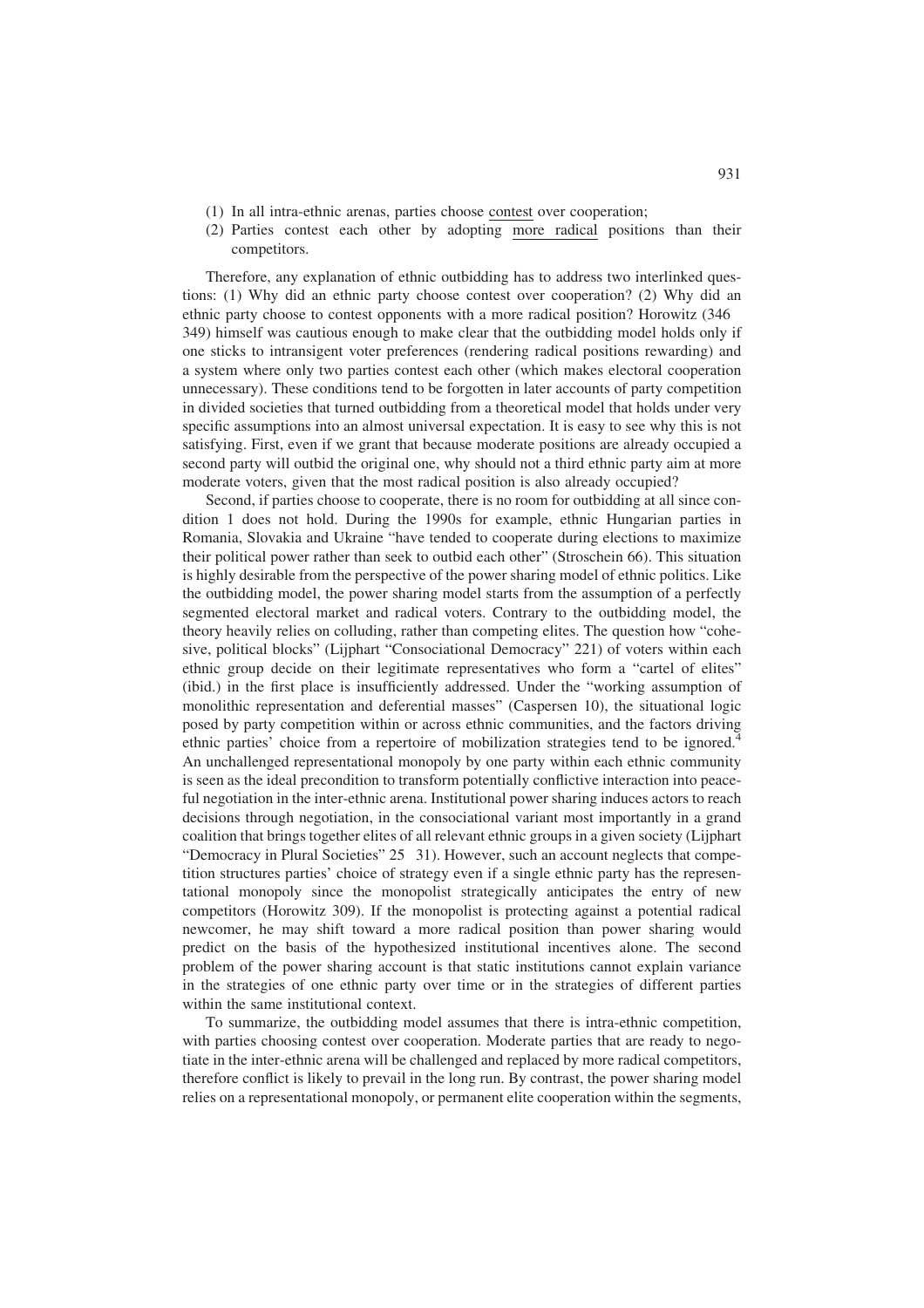and the cohesive, segmental elite's readiness to enter negotiations with elites from the other groups in society.

### Ethnic party competition beyond the segmented market

An ethnically perfectly segmented market is, however, not the only possible constellation in democracies where ethnicity is politically mobilized. Unlike Horowitz (342) assumed, ethnic parties may function not only in fully segmented, but also in imperfectly segmented markets where some parties decide to operate across group divides. Furthermore, in the long run both the segmentation of the electoral market and the distribution of voter preferences on the ethnic dimension may be shaped by parties' strategic choices (Dunleavy and Ward). This leaves an important role for the strategic choices of ethnic party elites.

Whether voters will first demand more complex policy offers that cut across segmental needs, or whether parties begin to make offers to a wider electorate and thereby create their future, ethnically cross-cutting support base is difficult to disentangle empirically. To start my theoretical discussion somewhere, I take a fully segmented market as the starting point. From the perspective of parties' strategic choices, de-segmentation may begin with the decision by a party from either of the ethnic groups in the society to engage in "lateral bidding" (Zuber 4): the party widens its appeal beyond the ethnic group and includes a position on an ethnically cross-cutting dimension of party competition into its program (see also Chandra).<sup>5</sup>

In the case of an imperfectly segmented market where at least some parties make offers across the ethnic divide, types of social interaction are no longer differentiable by arena, but by individual interaction streams between parties. Whereas some parties appeal to voters across ethnic divides, others continue to appeal exclusively to "their" ethnic group. Examples of such imperfectly segmented markets include the case of competition for Hungarian votes in Vojvodina dealt with in the empirical section of this article but also party competition in Spain, where Catalan and Basque parties compete intra-ethnically for votes among "their" groups, yet also with the mainstream Spanish Socialist Workers' Party (PSOE). And whereas the Scottish National Party (SNP) appears largely unattractive to English voters, it still competes with the Labour party that has traditionally been very popular among Scottish voters.<sup>6</sup>

If all parties make offers across ethnic divides and voters vote without taking their ethnic identity into consideration, the market is no longer imperfectly segmented, but simply not ethnically segmented at all. Germany would be an example close to the ideal type of such an ethnically non-segmented electoral market. Despite the large share of Turkish migrants, no Turkish ethnic party has developed so far; parties generally appeal to voters irrespective of their ethnicity, and ethnic identity does not predict voting behavior.<sup>7</sup>

Therefore, the imperfectly segmented market with some ethnic parties and some ethnic voting is an intermediate type between the ideal types of perfect segmentation (only ethnic parties and ethnic voting) and perfect non-segmentation (no ethnic parties and no ethnic voting). Figure 2 presents the logic of party competition within.

In Figure 2, the two parties that engage in lateral bidding,  $A<sub>lat</sub>$  and  $B<sub>lat</sub>$ , address an audience that cross-cuts the ethnic divide. As long as they also maintain a position regarding group specific interests on the ethnic dimension, they are now involved in intra-ethnic competition with their ethnic competitors (illustrated in figure two by the dotted lines), and in inter-ethnic competition with each other. By contrast,  $A_1$ ,  $A_2$ , and  $A_3$  and  $B_1$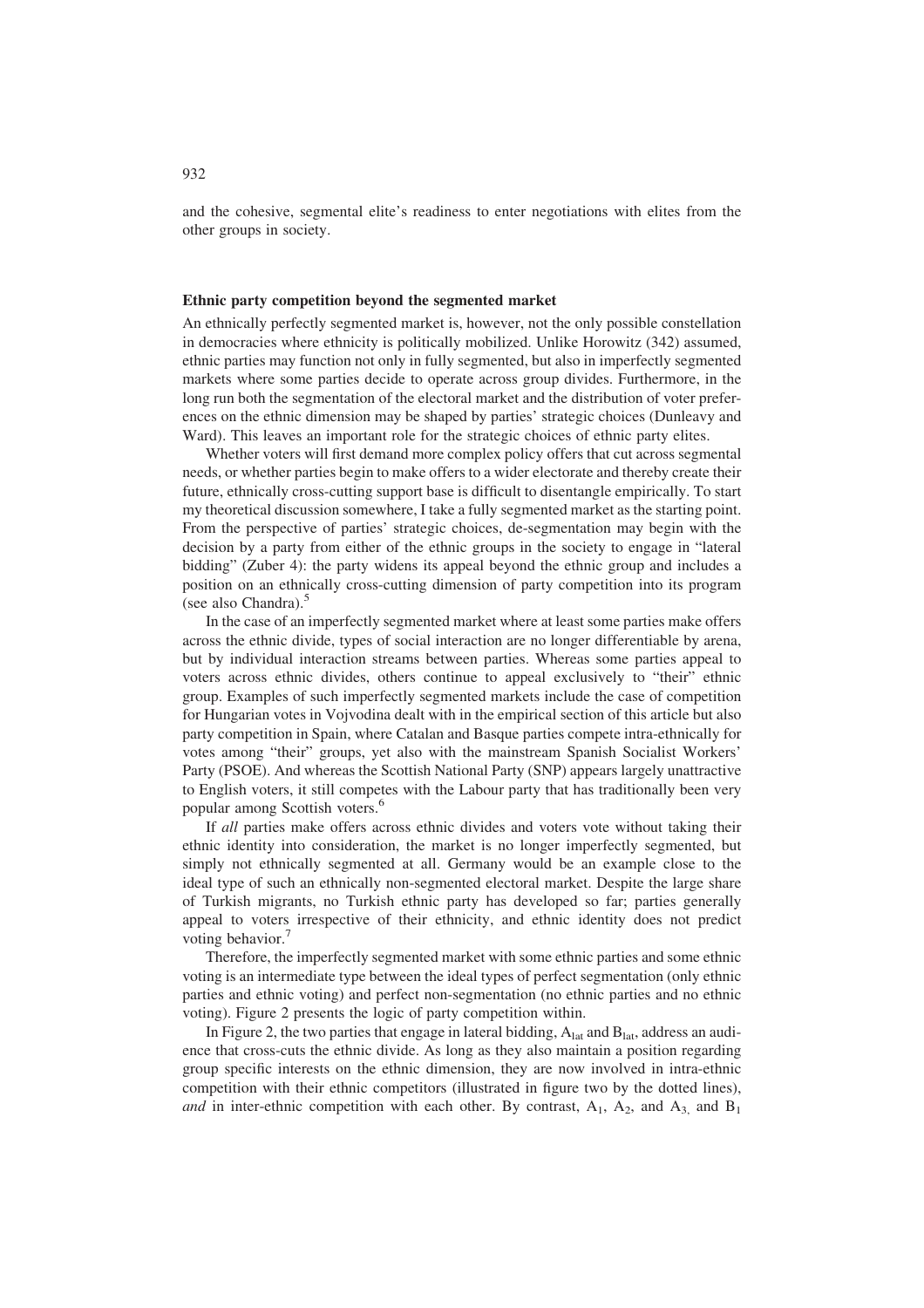

Figure 2. Party competition in the imperfectly segmented market.

and  $B<sub>2</sub>$  remain within the logic of pure intra-ethnic competition. As before, cooperation and contest are possible strategies in competition.

It follows that in a theory of ethnic party competition beyond the segmented market, universal predictions for party behavior in competition have to be replaced by more specific predictions for parties competing only in the intra-ethnic arenas, as opposed to those involved in nested competition. Nested competition can now be defined as party competition where some, but not all parties appeal exclusively to ethnic identity categories and where competition between ethnic parties in one or several intra-ethnic arenas is nested within competition between parties launching lateral bids across ethnic divides in an inter-ethnic arena.

On pure logical grounds, types of social interaction between parties appealing to group A and parties appealing to group B can be discussed without reference to the size of the groups. Empirically, however, a majority-minority constellation is more common in European multinational democracies and is particularly favorable to nested competition since a large dominant group is likely to be represented by several state-wide parties already competing over a range of non-ethnic issues. I will therefore discuss the application of the model of nested competition to an ethnic minority group and ethnic minority parties, and an ethnic majority group and majority parties.

An *ethnic minority party* may decide to engage in lateral bidding and adopt a policy position on an ethnically cross-cutting dimension to become interesting also for voters who identify with the ethnic majority group. And even an already large *majority party* could still gain more votes if it was to attract also a significant share of minority voters. Unless the party is committed to a majority nationalist program, it can therefore be rational for a civic, state-wide party to enter competition for votes within a minority segment by presenting itself as a minority friendly choice, in particular when there is a competitive, fractionalized majority party system (Wilkinson). Since civic parties do not mobilize their voters on the basis of ethnic appeal to start with, this strategy is distinct from lateral bidding as defined above. Borrowing the term "predator" from Laver's (267) terminology of party strategies, the strategy of civic parties that approximate positions otherwise emphasized by ethnic minority parties can therefore be termed *ethnic predating*. Ethnic predating is neither exclusively directed at one ethnic category but rather at an overarching minority identity category nor the central part of a party program that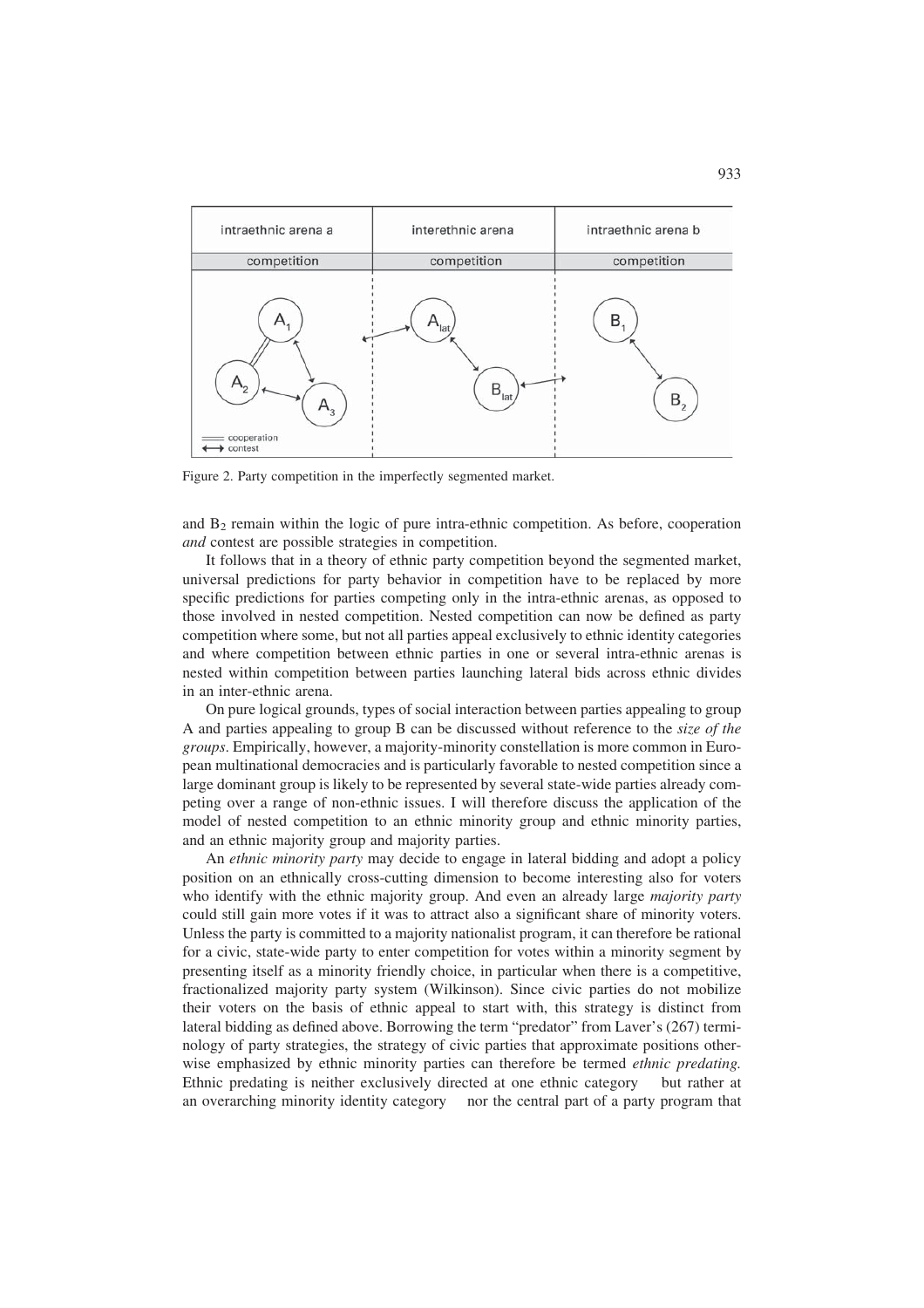still focuses predominantly on non-ethnic issues of state-wide party competition.<sup>8</sup> Otherwise, the logic of nested competition still applies: A minority party that launches a lateral bid and adopts a policy position on an ethnically cross-cutting dimension of party competition and a civic party that decides to engage in ethnic predating may contest each other or cooperate, but they find themselves in a competitive situation because they are both aiming at votes across group divides. At the same time, other ethnic minority parties and majority nationalists may still perceive the market as fully segmented and direct their appeal exclusively directed at their ethnic fellows.

How does nested competition relate to the actual strategic positioning of the parties that contest each other and the likelihood of ethnic outbidding? Majority parties stand for more diverse policy options than the question of a minority group's status within the state. If a party makes an ethnic predator move and embraces some degree of special rights for minority groups as desirable, voting for this party may be attractive for a minority member, who sees minority rights as important, but also cares for other policy domains like e.g. social welfare and employment.<sup>9</sup> We can safely assume that the predating party will occupy a rather moderate position with regard to the status of minorities within the state, since taking a radical, separatist stance would be irrational for a state-wide party. If the predator strategy successfully gains minority votes, this can exert a moderating pull on ethnic minority parties. They can now enlarge their voting base if they shift towards the moderate end, but remain slightly more radical than the predating majority party. Rather than just respond with a positional shift on the ethnic dimension, minority parties can of course also adopt the more complex strategy of lateral bidding. In the latter case, the party will be competing simultaneously with other ethnic parties in the intra-ethnic arena but also with majority predators on other dimensions of competition. Also in this case, the party should advocate a more moderate ethnic program to avoid deterring potential voters from the other ethnic group on the crosscutting dimension.

To conclude, nested competition can explain variance in the strategies of different ethnic parties within the same party system and strategic shifts over the course of a party's lifetime that remain unaccounted for by the outbidding model and the institutional-incentives perspective of the power sharing account. It does so by paying special attention to the fact that ethnic party elites take the behavior of their competitors into account when choosing their strategies. Even within the same institutional context, ethnic parties may attach varying levels of importance to the pay-offs in each electoral arena and differ in their judgment of who their main competitors are. Furthermore, in a majority-minority constellation, ethnic predating of large majority parties can be expected to provide incentives for ethnic minority parties to shift towards a more moderate position on the ethnic dimension of competition.

#### Nested competition in Vojvodina

To illustrate the theoretical concept of nested competition introduced to analyze ethnic party competition in the imperfectly segmented market, the following section presents a case study of nested competition for votes of the Hungarian national minority in Vojvodina, an ethnically diverse region in Northern Serbia.<sup>10</sup> The case study discusses the national and regional level, leaving the local level for further research.<sup>11</sup> Following an introduction to the case, the strategic considerations of party elites are analyzed in more detail.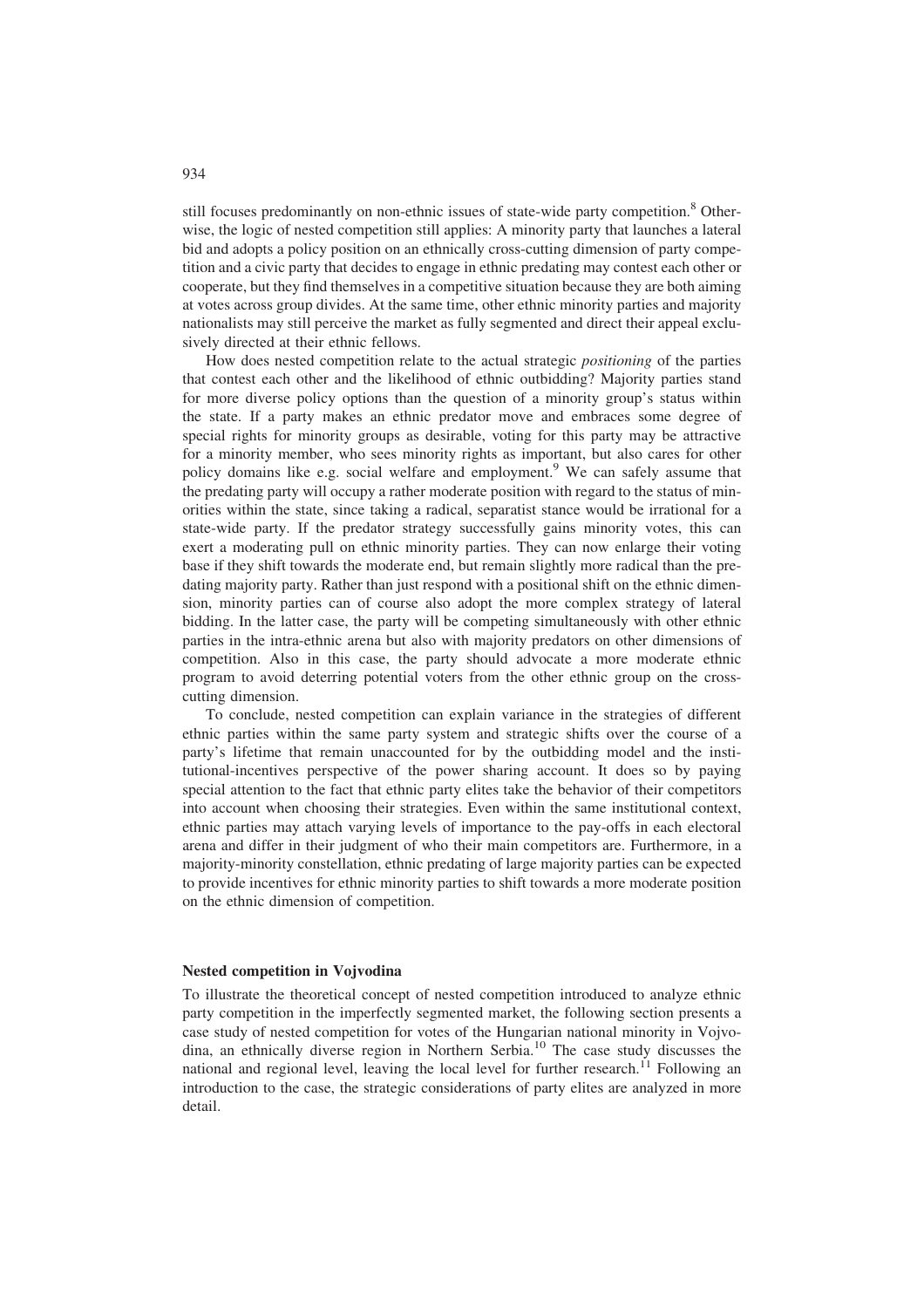#### Introduction to the case

The Serbian state is asymmetrically decentralized. An intermediate level of government exists only within the autonomous province of Vojvodina (and formerly also the province of Kosovo and Metohija) that has a regional legislature and executive. The lowest level of government consists of 150 municipalities, 23 cities and the city of Belgrade ("Zakon o teritorijalnoj organizaciji"). Parties form electoral and governing coalitions not only at the national, but also at the provincial and the local level. The electoral system at the national level is list proportional representation (d'Hondt) with Serbia as a single, statewide electoral district and a 5% threshold. For elections to the provincial assembly a mixed system applies. Out of the 120 members of the assembly of Vojvodina, 60 are elected by list proportional representation in a single, province-wide electoral district (5% threshold); 60 are elected by majority vote in single-member electoral districts.

Parties of national minorities and electoral coalitions formed by parties of national minorities are exempt from the 5% threshold both at the national level (Zakon o izmenama i dopunama zakona o izboru narodnih poslanika, article 13) and at the provincial level (Provincial assembly decision on the election of deputies, article 74). Fully proportional representation at the national level and the mixed system at the provincial level together with this eased condition for minority parties implies that competing on a pure minority list or even as a single minority party can be rewarding in terms of office gains in particular for minority parties aiming at larger minorities, such as ethnic Hungarians. With a share of 3.91% of the total population and 14.28% of the population in the autonomous province of Vojvodina (Republički zavod za statistiku), the Hungarian minority is Serbia's largest national minority.

Both at the national and the regional level, the Serbian arena of competition used to be predominantly structured by competition between the nationalist parties on the one, and the west-oriented, civic parties on the other side. The nationalist end thereby largely overlaps with the traditionalist, the civic with the modernist end of a traditionalist-modernist cleavage (Orlovic´ 407). The Democratic Party (Demokratska stranka, DS), G17 plus, the Liberal Democratic Party (Liberalno-demokratska partija, LDP), and the regionalist League of Vojvodina Social Democrats (Liga socijaldemokrata Vojvodine, LSV) are all located on the civic end of the spectrum and can therefore potentially play the role of ethnic predators.

The Serbian Radical Party (Srpska radikalna stranka, SRS), the Democratic Party of Serbia (Demokratska stranka Srbije, DSS), and the Socialist Party of Serbia (Socijalistička partija Srbije, SPS) used to be the key Serbian nationalist players. SRS was at the same time the most radical and the most successful competitor for nationalist votes in the Serbian intra-ethnic arena, especially in ethnically mixed areas such as Vojvodina where nationalist issues are particularly salient among Serbian voters and where there is strong intra-ethnic competition between Serbian majority nationalists (Bochsler 112). In September 2008, however, Tomislav Nikolić then leader of the parliamentary group of the SRS gathered some SRS members and founded a new parliamentary faction ("Nikolić oformio poslanički klub."). By October 2008, this faction had developed into a new party, the Serbian Progressive Party (Srpska napredna stranka, SNS). In stark contrast to SRS, SNS is in favor of European integration and has succeeded in becoming the strongest competitor to DS, whereas support for SRS has dropped considerably ("Birači se dvoume izmedu DS i SNS.").

The electoral market in Serbia has been described as heavily segmented, dominated by minority parties who "control virtually all votes in their subgroups" (Todosijevic´ 522).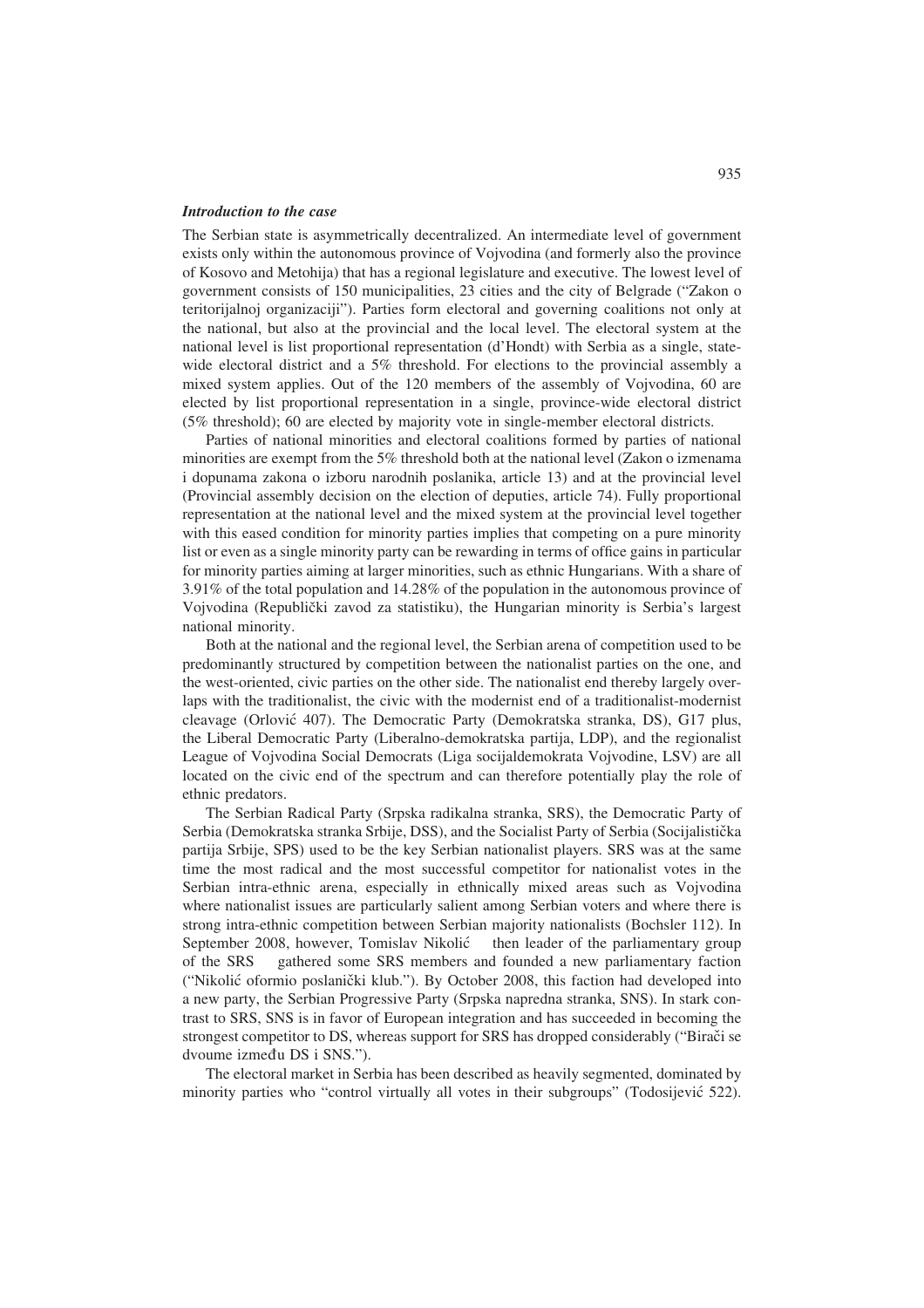However, this is no longer the case as far as the Hungarian minority in Vojvodina is concerned. The choice set of voters in Vojvodina who declare themselves as Hungarian extends beyond Hungarian parties and includes both a state-wide party (DS) and a regionalist party without ethnic appeal (LSV). The Democratic Alliance of Vojvodina Hungarians (in Hungarian: Vajdasági Magyar Szövetség, in Serbian: Savez vojvođanskih Madara, SVM) is the dominant Hungarian minority party. DS on the other hand is playing the role of an ethnic predator and has been very successful in gaining votes of members of national minorities and in particular of the Hungarian minority since 2007 (Tóth, 11 May 2010). Hungarian voter preferences are evident from a survey of late autumn 2009, where 35% of Hungarians in Vojvodina declared their preference for SVM, 22.3% for DS, 8.3% for LSV, 3.4% for DZVM, another Hungarian party, and  $20.9\%$  declared they would not vote (SCAN 10).<sup>12</sup>

In addition to SVM, four ethnic parties participate in intra-ethnic Hungarian competition. These parties can be differentiated mainly through their positions on the ethnic Hungarian dimension of competition that is defined by the extent of autonomy advocated by Hungarian parties. The Democratic Community of Hungarians in Vojvodina (in Hungarian: Vajdasági Magyarok Demokratikus Közössége, in Serbian: Demokratska zajednica vojvodanskih Madara, DZVM) is the oldest of these parties. The Democratic Party of Vojvodina Hungarians (in Hungarian: Vajdasa´gi Magyar Demokrata Pa´rt, in Serbian: Demokratska stranka vojvodanskih Madara, DSVM), a splinter from DZVM under the leadership of András Ágoston, does not demand territorial autonomy, but a combination of personal and cultural autonomy (Ágoston, 7 June 2010). DZVM, the Civic Union of Hungarians (in Hungarian: Magyar Polgári Szövetség, in Serbian: Gradanski savez Madara, GSM) and a recent newcomer, the Movement of Hungarian Hope (in Hungarian: Magyar Remény Mozgalom, in Serbian: Pokret mađarske nade, PMN) are in favor of cultural and personal autonomy, but additionally demand ethnoterritorial autonomy for the Hungarian dominated municipalities in Northern Bačka, the Northern part of Vojvodina that borders Hungary (Rác Szabó, 3 June 2010; Setyerov, 3 June 2010).

SVM contested the national and provincial parliamentary elections of May 2008 in an electoral alliance with DZVM and DSVM, the "Hungarian Coalition". The coalition won four seats in the national parliament, and nine seats in the parliament of Vojvodina. For the national and provincial elections of May 2008, the Hungarian coalition presented a shared concept of autonomy that included also an ethno-territorial component: "The aim of the Hungarian coalition is the formation of an autonomous region of Hungarians with its seat in Subotica, which apart from the city of Subotica would include the municipalities of Ada, Čoka, Bačka Topola, Bečej, Kanjiža, Mali Iđoš, Novi Kneževac and Senta" ("Zajednički koncept autonomije" Part II).

By the time of the author's field research between April and June 2010, the Hungarian coalition had, however, fallen apart, leaving the parties free to contest each other and make different offers to their voters. And indeed, in contrast to the four Hungarian parties that limit their appeals exclusively to Hungarians, SVM had begun to widen its appeal aiming also at a regional, non-ethnically defined electorate. According to a member of the steering committee, the party now seeks to defend the regional interests of the autonomous province of Vojvodina (Maglai 6 June 2010) and party leader Istvan Pastor openly describes the party as a *regional* party that caters for regional interests ("Pastor: LSV birac̆e doz̆ivljava kao budale"). Hungarians constitute a minority also within the region of Vojvodina. Defending or seeking to increase Vojvodina autonomy therefore exceeds the limits of narrowly defined competition on the ethnic dimension of group specific Hungarian interests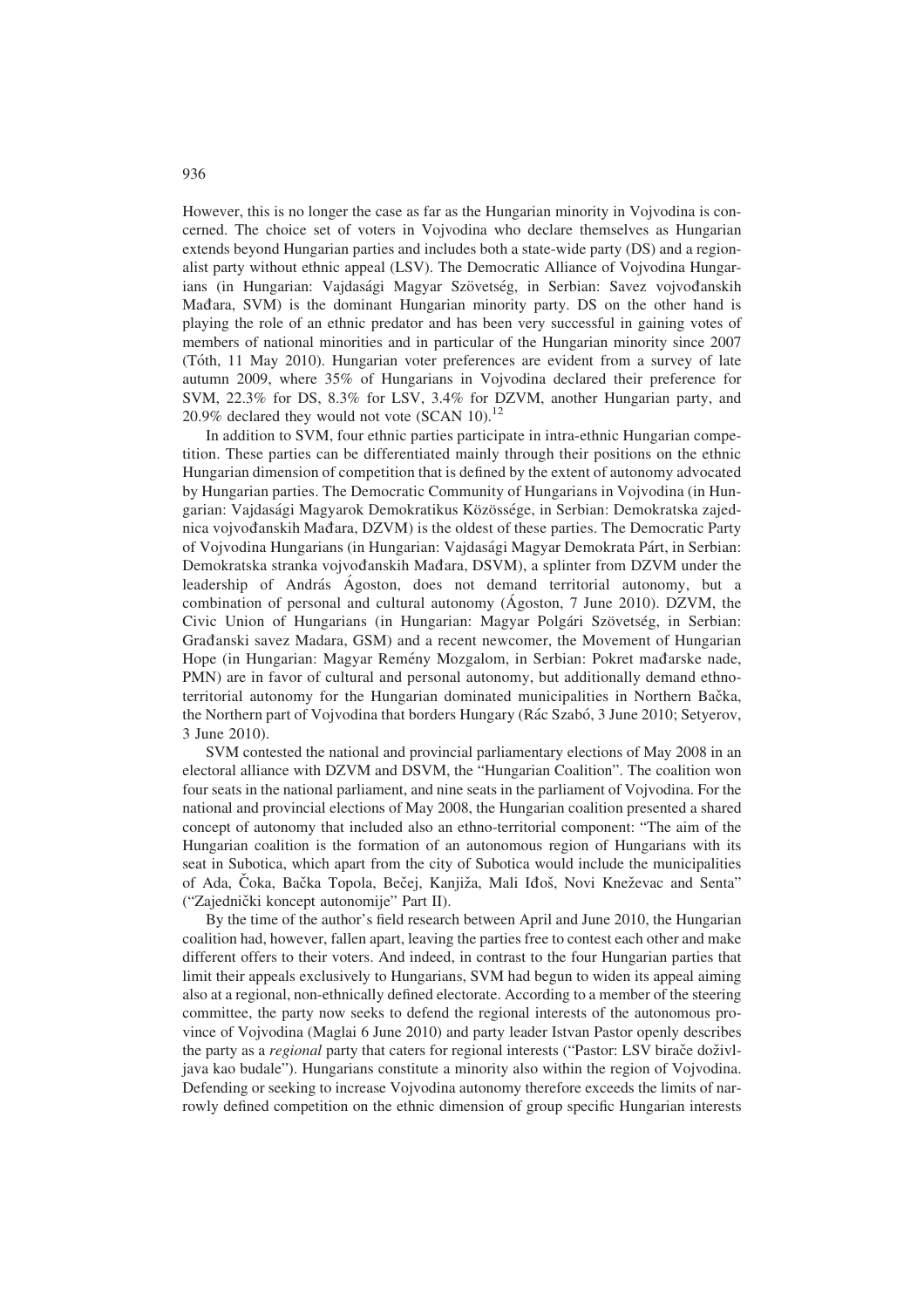

Figure 3. Party competition Vojvodina

and brings together voters from different ethnic groups that are in favor of devolving further competencies to the regional institutions. Figure 3 graphically summarizes this constellation of nested competition for Hungarian votes. According to the perceptions of elite respondents at the time of field research, contest dominated the relations between DS and SVM, cooperation the relationship between DS and LSV. The symbols in Figure 3 were chosen accordingly, even though formally both LSV and SVM formed part of the provincial governing coalition headed by DS.

### Nested competition and the strategic considerations of ethnic party elites

In the 2008 elections to the national and the provincial parliament, the polarization between DS and SRS among Serbian voters was extremely high and the future of Serbia was on the tipping point between those in favor (DS and its allies) and those against (SRS) European integration (Maglai 6 June 2010). Hungarians voted in a pluridimensional political space, structured by the antagonism between pro and anti-European integration parties on the one hand and by the ethnic Hungarian dimension on the other hand. They traded the choice between voting for their favorite model of being represented as a minority group within the state against playing a role in determining the future path of the Serbian state. Ethnic Hungarian parties encountered the problem that many of their voters preferred to help tip the balance in favor of Serbia's EU integration over voting for one or the other model of Hungarian autonomy.

In this situation, DS could present itself as an optimal choice that combines a minorityfriendly stance with economic offers and a pro-European stance: "DS literally gained more votes of Hungarians than SVM but what is the reason? Because we as a large and statewide party not just regional and we are naturally also a civic party besides the fact that we have ensured the conditions for national minorities to preserve their identity, also offer something else, we go one step further, to provide the so called conditions for a better life, that means economic security and social and health security" (Tóth, 11) May 2011). This shows that rather than providing vote payoffs in the intra-ethnic arena by default, a one dimensional ethnic program can make ethnic party incumbents highly vulnerable as soon as competition in the majority arena becomes polarized with regard to other topics that are of interest to citizens.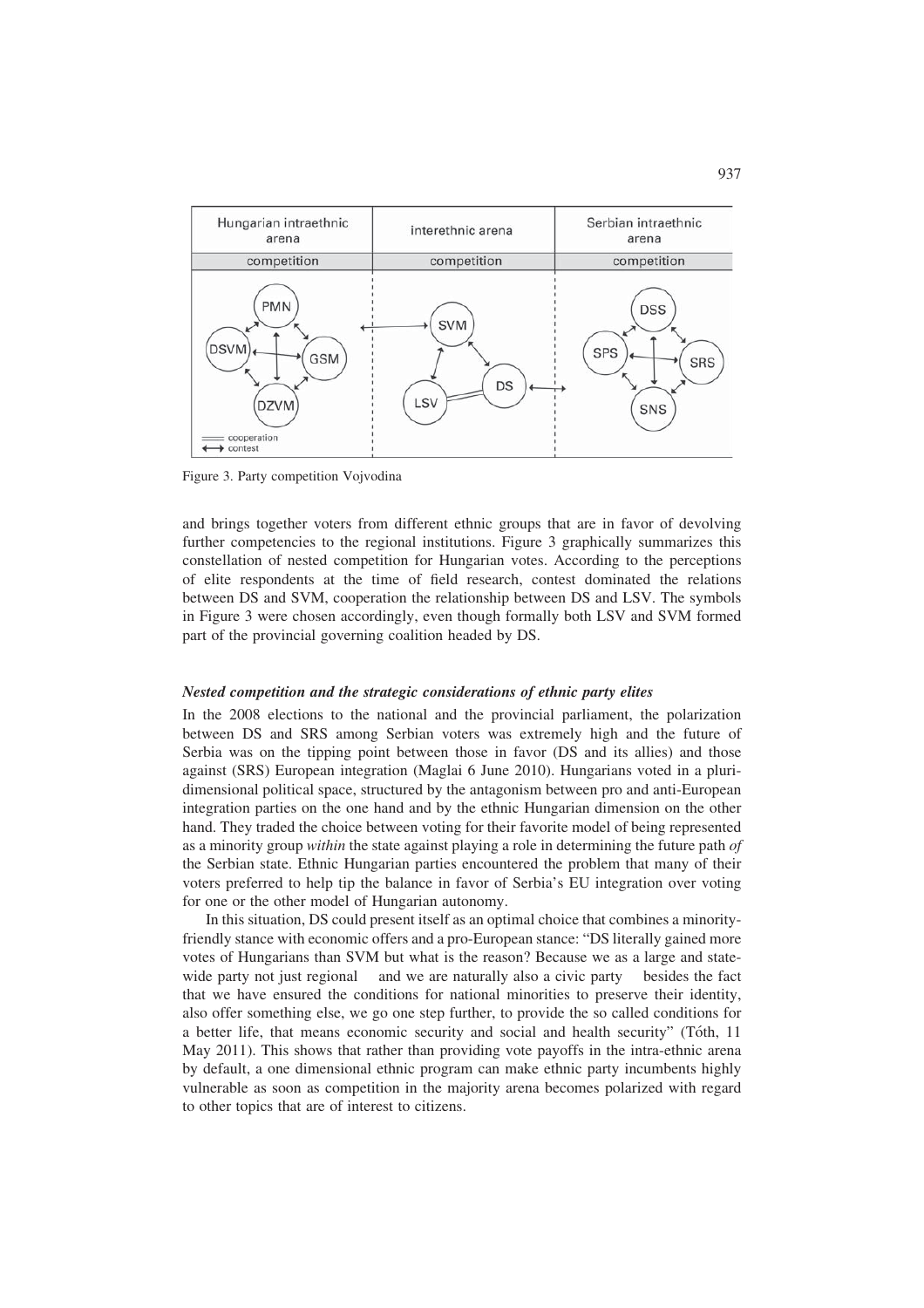SVM responded to the predator challenge and now tries to emphasize regional politics. Representing the interests of Vojvodina could bring SVM into the position of a more influential political force, drawing on a distinct Vojvodina identity that exceeds the narrow boundaries of Hungarian ethnicity. At least in 2009, however, voters still most clearly identified LSV with the topic of Vojvodina autonomy and SVM with the representation of Hungarian interests. 63% of LSV voters stated that they voted for the party because "they are in favor of Vojvodina, of autonomy and of everything linked to this topic", whereas only 3.9% of SVM voters gave this reason for voting for SVM. By contrast, 46.1% of SVM voters declared to have chosen SVM because it is a Hungarian party (SCAN 13). However, the fact that those who voted for SVM in the past had mainly ethnic reasons to do so does not contradict attempts of SVM elites to gain new voters with a regionalist position in the future.

With a position on the ethnic dimension as well as on the dimension of Vojvodina autonomy, SVM has entered nested competition. The dimension of Vojvodina autonomy is structured by the juxtaposition of SRS, that is completely opposed to Vojvodina autonomy, DSS that seeks to subsume the question of Vojvodina under a concept of symmetric decentralization, DS that favors Serbia's asymmetrical decentralization with a special autonomy status for Vojvodina and LSV as the long-standing regionalist defender of comprehensive autonomy for the province (Komšić 394-403). Together with Kosovo and Metohija, Vojvodina used to enjoy the special status of an autonomous province within the Socialist Republic of Serbia, one of the constituent units of Yugoslavia. In November 2009, Vojvodina received an autonomy statute ("Zakon o utvrđivanju nadležnosti") that reinstalled some of the powers Vojvodina was deprived of by Milošević in 1989.<sup>13</sup> However, the financial details of regional autonomy were still disputed after the statute was granted.

When the Serbian parliament was to decide on the national budget at the end of 2009, the four MPs of SVM that form part of the current DS-led governing coalition both at the national level and at the level of the Vojvodina executive refused to vote for the budget, on their account because it did not earmark the constitutionally prescribed share of 7% of the total budget for the province. SVM elites emphasized that with this move, they presented themselves as the last remaining defenders of Vojvodina autonomy (Bús, 13 May 2010). Relatedly, they were eager to portray LSV, the traditional regionalist player as losing its profile. LSV cooperated firmly with DS at the national level of politics and contested the 2008 elections to the Serbian parliament as part of an electoral alliance led by DS. On the account of SVM MP Elvira Kovács, at least at the national level of politics, where regional autonomy has to be defended against the interests of the central state, their voice has been getting lost in the wider club of DS MPs since then (Kovács, 12 May 2010). SVM's vote against the national budget at the end of 2009 can be seen as a clear signal to voters that SVM seeks to defend Vojvodina autonomy even against DS, their coalition partner in the national and provincial government.<sup>14</sup>

Given that Vojvodina Hungarians are also mostly in favor of Vojvodina autonomy, this is not a very risky strategy, since it can gain the party more voters that share the regional, though not the ethnic Hungarian identity category, while not necessarily deterring Hungarians from voting for the party either. 43.2% of Hungarians in Vojvodina, compared to only 13.5% of Serbs in Vojvodina want to return the autonomy status of 1974 to the province, and 12.6% of Hungarians compared to 1.3% of Serbs would like to see Vojvodina as an independent state (SCAN 18).

When adopting issues that have the potential to appeal to an electorate beyond the group ethnic parties enter the complex grounds of nested competition. The electorally

938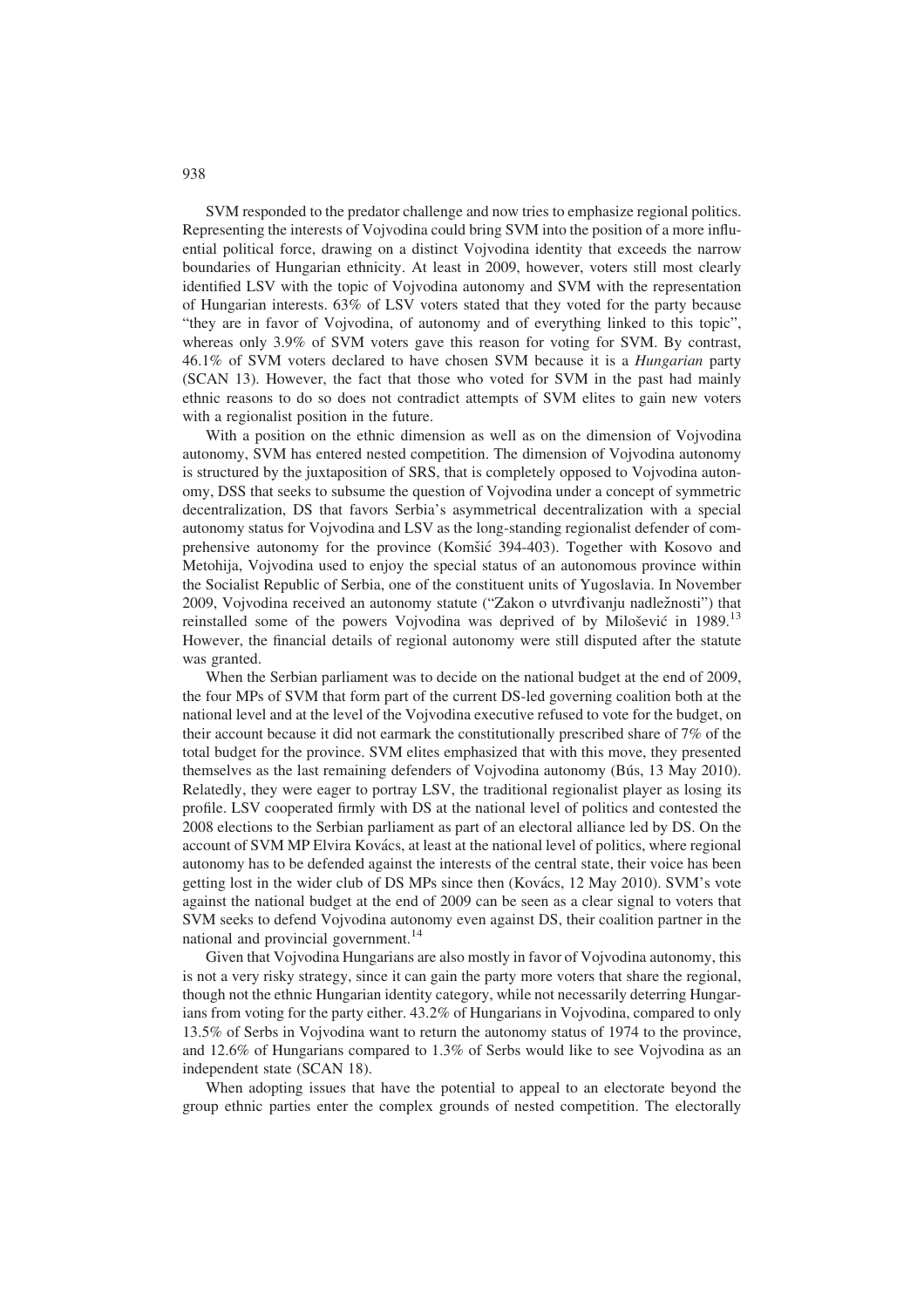successful predator appeal of DS to Hungarians in Vojvodina has thus set incentives for SVM to emphasize a cleavage that incorporates traditional voters (Hungarians in Serbia live predominantly in Vojvodina) but that at the same time differs from the ethnically defined territorial autonomy concept advocated by most of the other Hungarian parties. Were they only competing with other Hungarian parties with exclusive appeal focused on Hungarian issues, they might stick to a more narrowly ethnic program and try to sell themselves as the most authentic representatives of the Hungarian people. Yet, these parties are not seen as competitors at all: "We have four or five Hungarian parties in Vojvodina, but during the last ten years it turned out that they are no competitors for SVM [...] for us the main competitor in all elections unfortunately over the last ten years is DS, and on the provincial level LSV" (Bús, 13 May 2010). At the same time, DS as an ethnic predator cannot go to the extreme of supporting ethno-territorial autonomy for Hungarians, a concept of territorial state organization that all major Serbian parties have always opposed (Komšić 393). Even an ethnic Hungarian member of the DS elite refers to the ethno-territorial autonomy concept advertised by DZVM, PMN and GSM as "ghettoization" (Tóth, 11 May 2011).

Importantly, SVM has not only widened its appeal but has also shifted its position on the ethnic Hungarian dimension of competition that is defined by the degree of autonomy advocated by Hungarian parties. Whereas the Hungarian coalition (including SVM) defended territorial autonomy during the 2008 electoral campaign, SVM elites stated in 2010 that they now defend cultural autonomy for the Hungarian national minority. SVM member of parliament Elvira Kovács emphasized that SVM played a decisive role in drafting and getting the government to pass the law on national minority councils in August 2009 and that the party's concept of autonomy can now be fully realized through these cultural institutions (Kovács 12 May 2010, for more details on this shift in SVM's strategy, see Zuber 10 11).

The fact that SVM defends Vojvodina autonomy and even voted against the budget remained obscure and incomprehensible from the perspective of its competitors in the intra-ethnic Hungarian arena, who think only in terms of competition on the ethnic dimension defined by Hungarian interests. From their perspective, Vojvodina autonomy constitutes a Serbian topic that should not concern Hungarians. Elites of DSVM and PMN maintained that neither regional autonomy nor European integration were adequate topics for a minority party that should above all be concerned with the status of Hungarians in Voivodina and Serbia and not with the wider politics of Serbia, or the status of the province (Agoston, 7 June 2010; Setyerov, 3 June 2010). The vice president of DZVM wondered why a Hungarian party would use its strategic potential within the governing coalition to defend the interests of Vojvodina, when it could use its position much better to defend Hungarian interests: "They [referring to SVM, author's note] made this fuss about the budget when there was no need instead of making a fuss when Hungarian interests were at stake" (Horváth Ódry, 10 June 2010). A moderate position on the ethnic dimension appears as an irrational choice from the perspective of the intra-ethnic game, given that it might open space for outbidding parties on the radical end. By contrast, from the perspective of nested competition, where SVM competes principally with a Serbian majority party (DS), that cooperated closely with a regionalist party (LSV) for the 2008 national elections, the "fuss" of a strategy aimed at regional, not just Hungarian identity categories seems rational. SVM does not only have to take potential radical outbidding in the intra-ethnic arena, but also majority predating in the inter-ethnic arena into account.<sup>15</sup>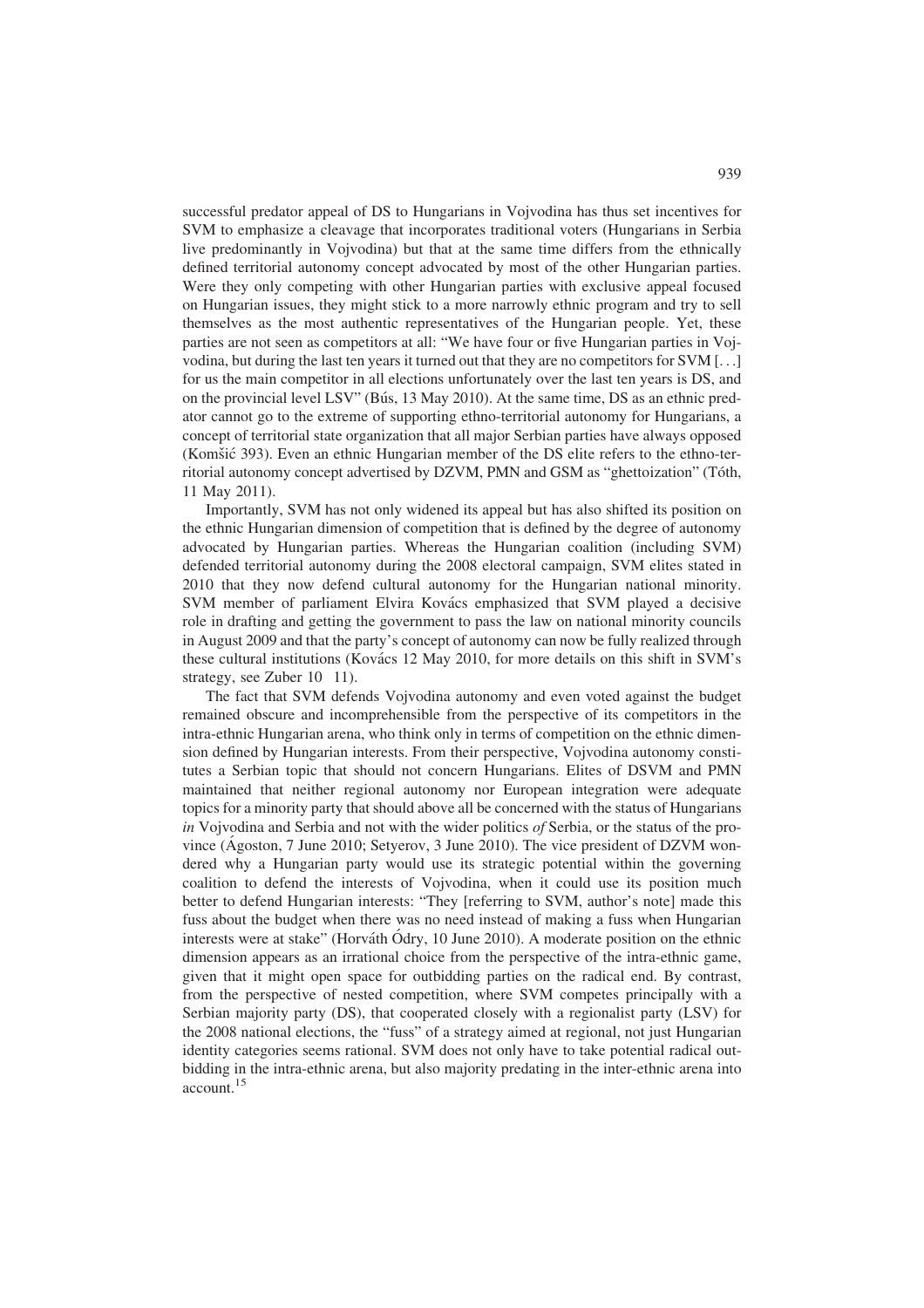To summarize, SVM, the most successful Hungarian party hardly sees itself as competing any longer with Hungarian parties, but with the regionalist LSV and the civic, state-wide DS. By contrast, the other Hungarian parties perceive the electoral market as segmented and see only the other Hungarian parties as their competitors or potential allies. In nested competition, different types of social interaction prevail between parties depending on whether they are playing the full nested game or whether they are only involved in intra-ethnic competition and this affects their strategic choices between exclusive and non-exclusive appeal and between different policy positions on the ethnic dimension of competition. SVM, the ethnic party involved in nested competition is at the same time the party that recently shifted towards a more moderate position on the dimension of Hungarian autonomy.

## Conclusion

With the ethno-nationally motivated territorialization of politics in many Western European states and the democratization of Eastern European countries that have a legacy of mobilized ethnicity, parties that appeal to ethnic identity categories have become more frequent players in democratic politics. This article has presented an account that avoids subsuming their behavior in party competition under overly simplistic assumptions and that provides scholars with a new set of theoretical concepts that can capture ethnic party competition not only within, but also beyond the segmented market. The aim was thereby not to disqualify conventional theories of ethnic politics, but to show that their empirical applicability to party competition in contemporary democracies where ethnicity is mobilized is limited. In particular, the prominent outbidding model is not a theory of ethnic party competition per se, but a theory of intra-ethnic competition in a fully segmented market where a radical ethnic voter distribution precludes electoral rewards for moderate ethnic parties. Such cases do exist, and here the outbidding model has its strength. By contrast, a more general theory of ethnic party competition should seek to apply also to cases of nested competition in imperfectly segmented markets. The key characteristic of all cases that fall under the theory is that at least some parties appeal exclusively to an ethnic identity category and position themselves on an ethnic dimension of competition. Party competition in a fully segmented market, where all parties appeal exclusively to an ethnic identity category is then simply a special instance of party competition involving appeals to ethnic identity categories more generally.

I have argued in the theoretical section that a structure of nested competition holds incentives for ethnic parties to moderate their positions and can therefore reduce the likelihood of ethnic outbidding. In particular if large mainstream parties which accommodate the demands of ethnic minorities are electorally successful, ethnic minority parties gain a signal that votes can be gained on the moderate end of the spectrum of minority demands. If ethnic parties begin to see mainstream parties as their primary competitors for votes, such as in the case of the Hungarian SVM, ethnic outbidding is unlikely to appear as an attractive strategy to regain voters willing to vote for a Serbian mainstream party. SVM elites have not only decided to moderate the party's ethnic stance, but also to widen its portfolio, calling for the extension of regional competencies and advocating regional economic policies, centre-periphery issues that cross-cut the ethnic divide. The illustrative case study of nested competition for Hungarian votes in Serbia has thus provided first evidence for the fact that ethnic party elites indeed differ in their assessment of the importance attached to the intra- and the inter-ethnic arena and choose their strategies accordingly. Systematic comparative research is now needed to test whether the nested

940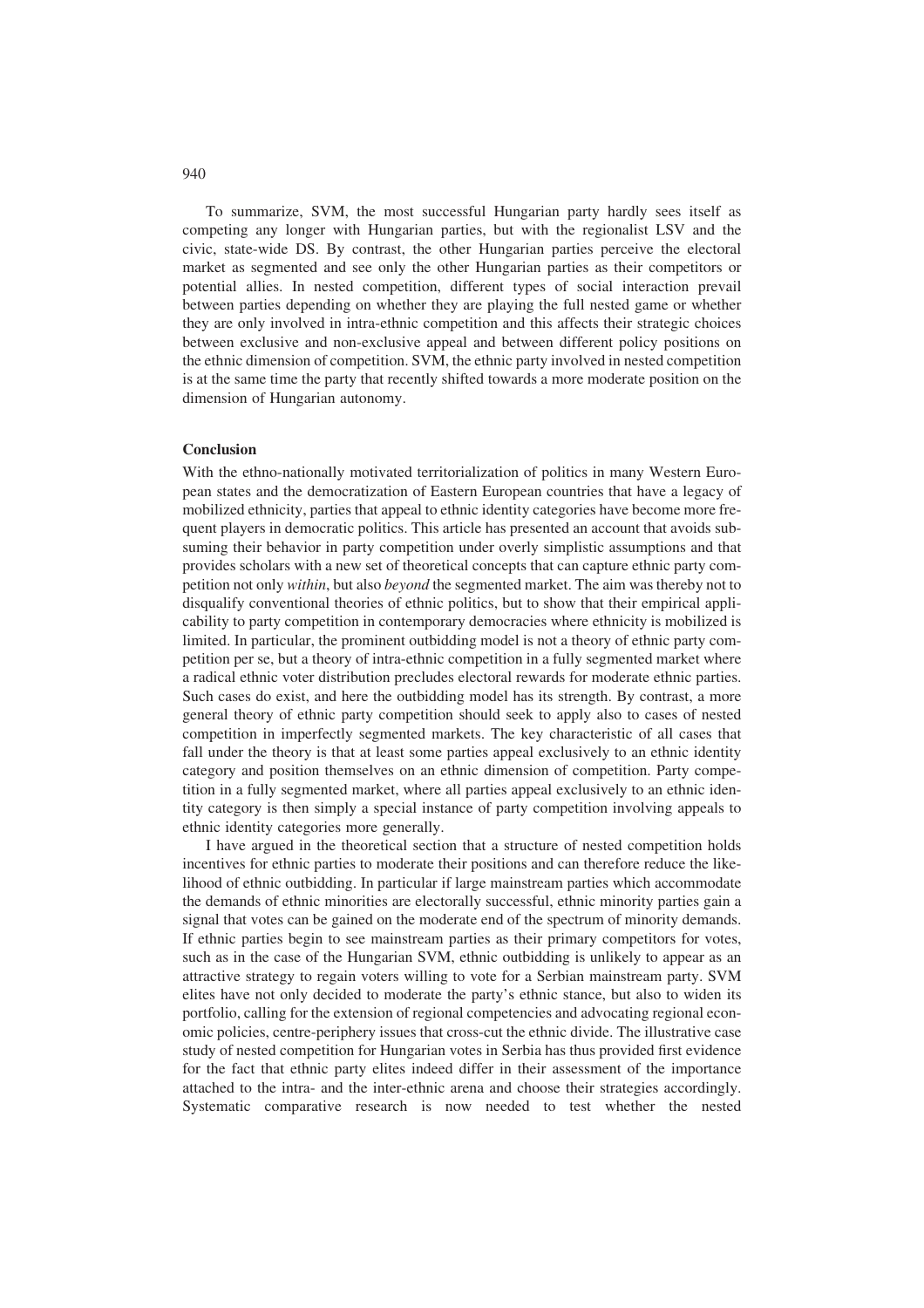competition explanation for the absence of outbidding in ethnic party competition can be generalized.

The case analyzed here was drawn from Eastern Europe, but instances of nested competition can be found also in Western Europe. A prominent case is Spain, where in particular the state-wide PSOE has been playing the role of an ethnic predator in the autonomous communities, joining ethno-nationalist parties in their demands for increased autonomy. In the case of the autonomous community of Catalonia, the regional branch of the PSOE has even developed into a formally separate party, the Catalan Socialist Party (PSC) (Hopkin 233). By contrast, the contemporary, confederal Belgian party system lacks state-wide parties and could be described as perfectly segmented. The two green parties, "Groen!" and "Ecolo", however, publish joint electoral manifestos and aim to de-segment the ethno-linguistically divided electoral market. Further research should now analyze party strategies in these and other contexts where ethnic issues play a role in party competition and see whether systematic links between parties' strategic choices between moderate and radical positions, the degree of segmentation, and the prevailing types of social interaction within and across arenas can be established.

#### Acknowledgements

A previous version of this article was presented at the  $16<sup>th</sup>$  Annual ASN Convention, New York, 16 18 April 2011. I would like to thank Nicole Bolleyer, Simon Franzmann, Ulrich Glassmann, Oleh Protsyk, Saskia Ruth, Jan Sauermann, Edina Szöcsik and Gregor Zons and several anonymous referees for very helpful comments and Woldai Wagner for assistance with designing the figures. Out of the numerous people who supported my field research in Serbia, Lidija Prokić and Žaklina Veselinović deserve special thanks for putting me into contact with a number of my interview partners. Milka Puzigaća kindly provided the SCAN data on Hungarian voter preferences. I also thank all my interview partners for their time. Field research in Serbia was financially supported by the German Academic Exchange Service (DAAD).

#### **Notes**

- 1. Following Birnir, "an ethnic group is defined by members of the group who consider themselves ethnically distinct from other groups in society" and where "this identification centers on a characteristic that is difficult to suppress, such as language, location, or race" (24).
- 2. Tsebelis (159 186) already discusses consociationalism as one application of his theory of nested games. Segmental electoral arenas are nested within the parliamentary arena where elites of the segments negotiate. The key difference between my account of nested competition and consociationalism, even when seen as a nested game, is that in nested competition the inter ethnic arena is itself an arena for electoral competition and incentives for moderation arise from the situation of nested competition, not merely from power sharing institutions.
- 3. A discussion of the question why some parties choose to mobilize ethnic over other social cat egories in the first place is beyond the scope of this paper (for an instrumental explanation, see Posner). I start from a context where at least some parties already appeal to ethnic identity cat egories in party competition.
- 4. This is not meant to imply that power sharing institutions are irrelevant; quite the opposite, they play a crucial role in establishing peace arrangements acceptable to all parties after inter ethnic conflict (Walter). My more modest point is that the power sharing perspective does not provide adequate concepts to understand party competition within and across ethnic groups.
- 5. Which dimensions are ethnically cross cutting depends on the given context and can only be settled empirically. I therefore discuss the actual policy content of lateral bidding only in the empirical part.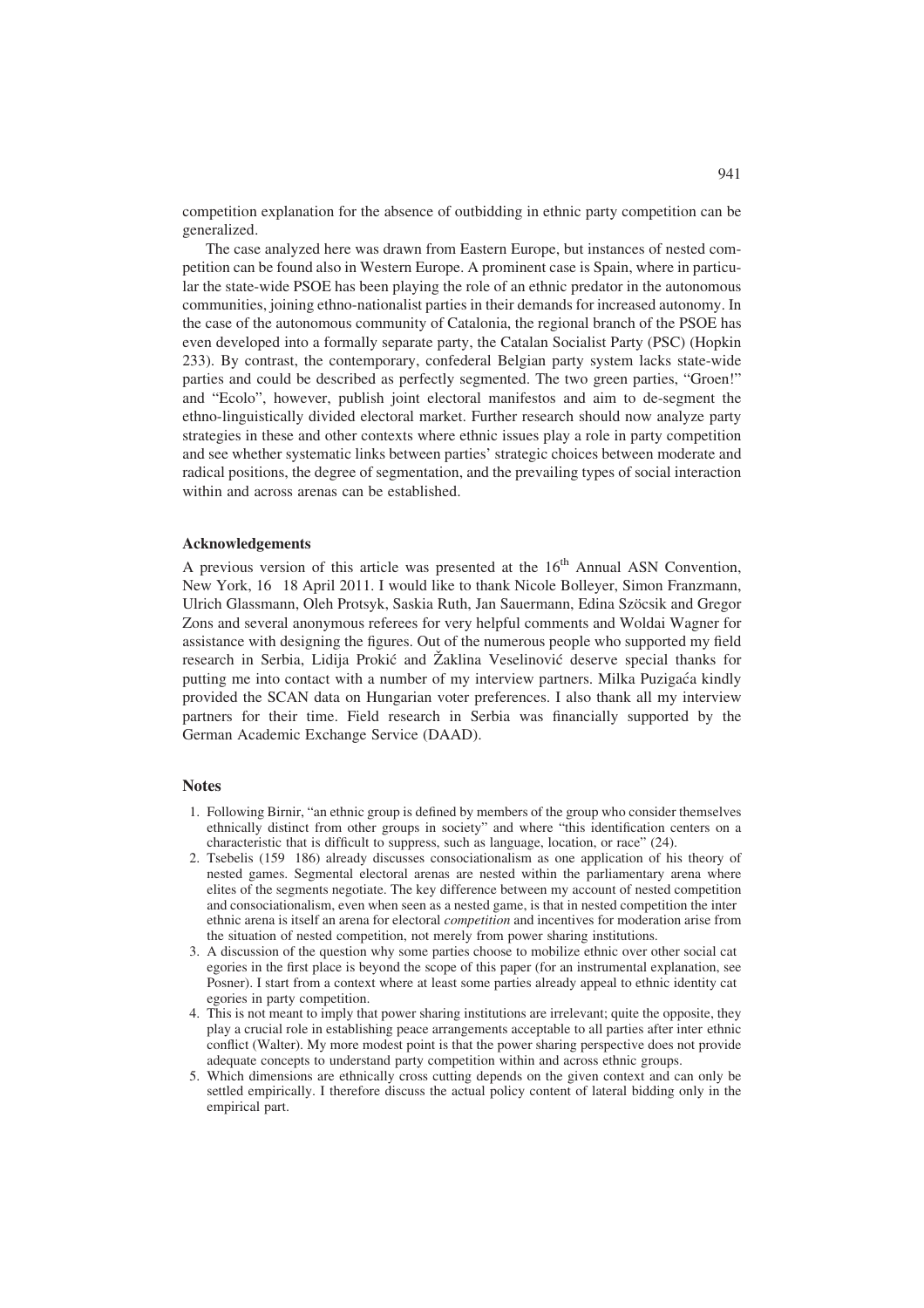- 6. Since all these examples are at the same time instances of multi level competition, the theoreti cal relationship between nested competition and multi level competition calls for clarification. Multi level competition is neither sufficient nor necessary for nested competition. We can think of nested competition without multi level competition if parties compete within and across groups but only at one territorial level and of multi level competition in purely segmented markets where parties compete at various territorial levels, but not across groups (e.g. in Belgium). Empirically, nested competition covaries with multi level competition in particular in multinational European settings where ethnic identity categories are often territorially based and where the creation of regional assemblies was driven by the demands of ethno nationalist parties. I am indebted to an anonymous referee for forcing me to clarify this point.
- 7. Strictly speaking, there are local exceptions to this picture of the non segmented German elec toral market, such as the party of the Danish minority in Schleswig and the Frisian minority in Nordfriesland, the "Südschleswigscher Wählerverband" and the Muslim BIG party (Bündnis für Innovation & Gerechtigkeit) that was founded in 2010 but has so far failed to gain any mandates.
- 8. Hopkin describes this phenomenon for ethno regionalist 'predators' (without using this term) in Spain, Britain and Italy. However, he is more interested in the intra party dynamics between regional branches and central office than in patterns of interaction between the parties approxi mating regionalist positions and the original ethno regionalist parties. The strategy can be related to Meguid's (Meguid) theory of party competition between mainstream and niche parties: If niche parties (such as ethnic minority parties) enter the electoral arena as advocates of a niche issue (such as ethnic minority interests), mainstream parties have three strategic options: They can dismiss the new issue, trying to keep its salience low, or they can themselves adopt a position on the new issue. If they adopt a position, they can either choose an adversarial position or an accommodative position. Ethnic predating can be seen as an instance of Meguid's accommodative strategy with regard to ethnic minority issues. However, Meguid's account is focused on mainstream parties' strategic choices and does not provide the theoretical tools to model competition within the niche (intra ethnic competition) and niche parties' own strategic responses to mainstream parties.
- 9. One interview partner from DZVM, an ethnic Hungarian party in Serbia, tellingly imagined what might go on in the mind of a young Hungarian when considering whether to vote for DZVM or for the governing Democratic Party: "Who the hell cares that I can talk Hungarian if I do not have anything to eat?" (Elvegyi, 10 June 2010).
- 10. The case study draws on insights the author gained during field research in Serbia between 15 April and 15 June 2010. All interviews were conducted in Serbian; translations to English are the author's. The guideline for the semi structured interviews is available upon request.
- 11. Triangulating the answers from SVM interview partners active at the national (Kovács) and the provincial level (Bu´s, Maglai) I found their answers to converge, pointing to a unified strategy of the party at least across regional and national level. On the basis of the evidence collected I cannot exclude that SVM maintains a more radical position at the municipal level. Thanks to an anonymous referee for pointing me to this possibility.
- 12. Public opinion data was provided to the author in the form of a PDF document summarizing aggregate results of a survey conducted by the commercial, Novi Sad based public opinion research institute "SCAN Agency" during the end of October and the beginning of November 2009. The data was provided by Milka Puzigaća, director of SCAN Agency. The full sample size of the survey was 1480 respondents, out of which 206 declared themselves as Hungarians. The other Hungarian parties besides SVM and DZVM were not mentioned in the survey.
- 13. After the constitutional amendment of 1974 that recognized Vojvodina and Kosovo as constitu tive elements of the Yugoslav federation, the provinces enjoyed far reaching autonomy, similar to the status of the actual constituent republics of Yugoslavia.
- 14. Following the 2008 elections, the governing coalition at the national level was constituted by the DS led electoral coalition "For a European Serbia", the electoral coalition of SPS PUPS JS, the "Hungarian coalition", and the "Bosniak list for a European Sandžak". It held a majority of 128 out of 250 seats. (Orlovic 182 183). The governing coalition at the provincial level was con stituted by DS, G17 plus, the "Hungarian coalition", LSV and SPS that together held 91 out of 120 seats ("Pajtic´ obec´ao evropsku Vojvodinu").
- 15. A choice that appears suboptimal from the perspective of the game in one arena, but rational once the wider game and all arenas and all players are taken into account is typical for nested games (Tsebelis).

942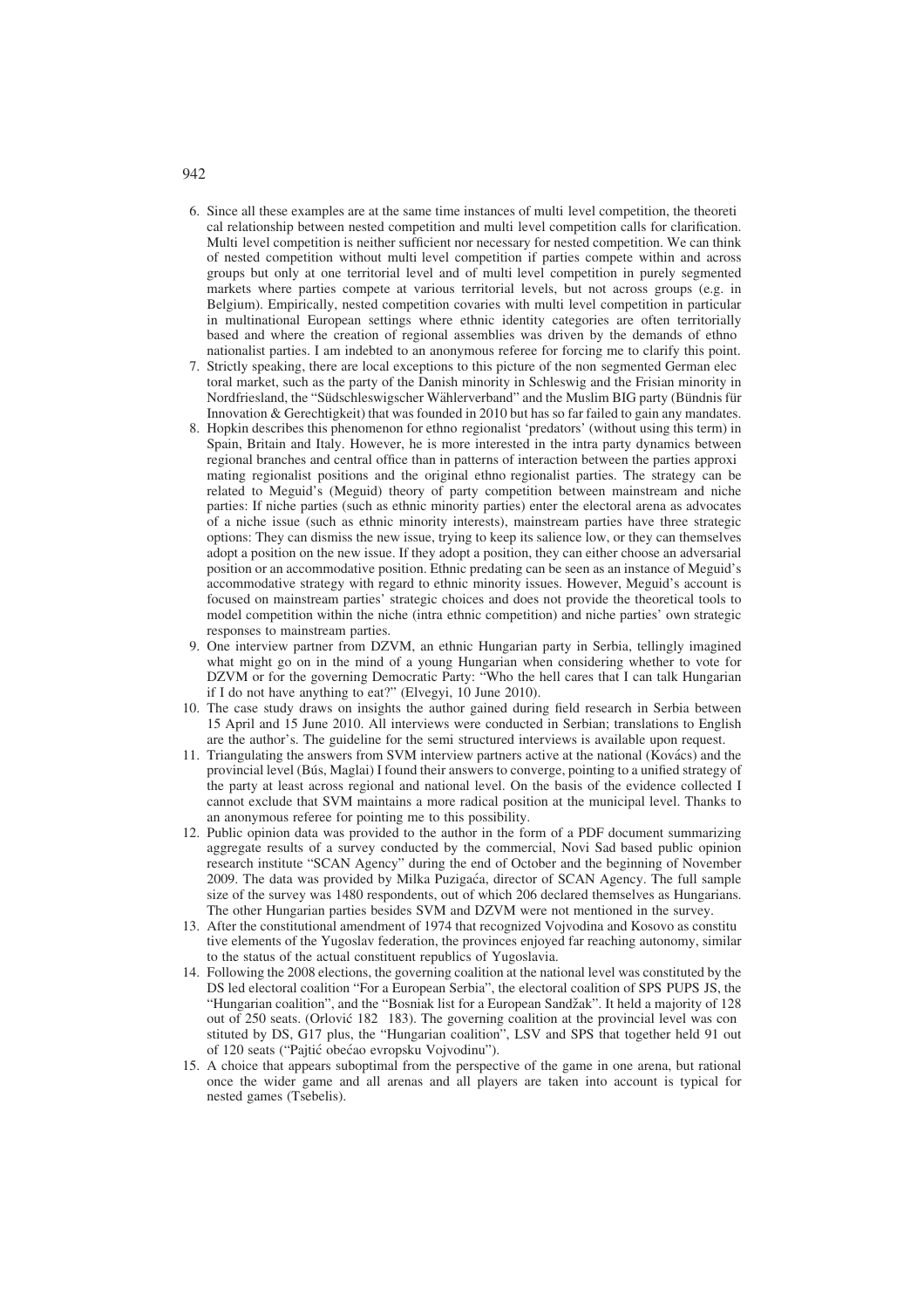### References

Ágoston, András, Leader of DSVM, personal interview. Temerin: 7 Jun. 2010. Print.

- Andeweg, Rudy B. "Consociational Democracy." Annual Review of Political Science 3.1 (2000): 509 536. Print.
- Bartolini, Stefano. "Collusion, Competition and Democracy. Part I." Journal of Theoretical Politics 11.4 (1999): 435 470. Print.
- Bartolini, Stefano. "Collusion, Competition and Democracy. Part II." Journal of Theoretical Politics 12.1 (2000): 33 65. Print.

"Birači se dvoume između DS i SNS." Danas. 22 April 2010. Print.

Birnir, Jóhanna Kristín. Ethnicity and Electoral Politics. Cambridge: Cambridge UP, 2009. Print.

- Bochsler, Daniel. "The party system of Serbia". Party Politics in the Western Balkans. Eds. Vera Stojarová and Peter Emerson. London and New York: Routledge, 2010. 99 118. Print.
- Bochsler, Daniel, and Edina Szöcsik. "Where dissident Hungarian minority leaders look for success: Building bridges in Slovakia, or demarcating a Hungarian motherland in Romania?" Paper presented at the ECPR Joint Sessions, Münster, 22 27 March 2010.
- Bús, Ottó, Member of the Vojvodina parliament for SVM, member of SVM presidency, personal interview. Novi Sad: 13 May 2010.
- Caspersen, Nina. Contested Nationalism. Serb Elite Rivalry in Croatia and Bosnia in the 1990s. Oxford: Berghahn Books, 2010. Print.
- Chandra, Kanchan. "Ethnic Parties and Democratic Stability." Perspectives on Politics 3.2 (2005): 235 252. Print.
- Coakley, John. "Ethnic Competition and the Logic of Party System Transformation." European Journal of Political Research 47.6 (2008): 766 793. Print.
- Downs, Anthony. "An Economic Theory of Political Action in a Democracy." The Journal of Political Economy 65.2 (1957): 135 150. Print.
- Dunleavy, Patrick, and Hugh Ward. "Exogenous Voter Preferences and Parties with State Power: Some Internal Problems of Economic Theories of Party Competition." British Journal of Political Science 11.3 (1981): 351 380. Print.

Elvegyi, Ákos, Member of DZVM presidency, personal interview. Sombor: 10 Jun. 2010.

- Franzmann, Simon. T. "Competition, Contest, and Cooperation: The Analytic Framework of the Issue Market." Journal of Theoretical Politics 23.3 (2011): 317 343. Print.
- Golder, Sona N. "Pre Electoral Coalition Formation in Parliamentary Democracies." British Journal of Political Science 36.2 (2006): 193 212. Print.
- Gormley Heenan, Cathy, and Roger Macginty. "Ethnic Outbidding and Party Modernization: Understanding the Democratic Unionist Party's Electoral Success in the Post Agreement Environment." Ethnopolitics 7.1 (2008): 43 61. Print.
- Hale, Henry E. The Foundations of Ethnic Politics. Separatism of States and Nations in Eurasia and the World. Cambridge: Cambridge UP, 2008. Print.
- Hopkin, Jonathan. "Political Decentralization, Electoral Change and Party Organizational Adaptation: A Framework for Analysis." European Urban and Regional Studies 10.3 (2003): 227 237. Print.
- Horowitz, Donald L. Ethnic Groups in Conflict. Berkeley: U of California P, 1985. Print.
- Horváth Ódry, Márta, Vice president of DZVM, personal interview. Sombor: 10 Jun. 2010.
- Komšić, Jovan. Dileme demokratske nacije i autonomije. Ogledi o političkoj tranziciji u Srbiji. Beograd: Službeni glasnik 2006. Print.
- Kovács, Elvira, Member of Serbian Parliament for SVM, member of SVM presidency, personal interview. Belgrade: 12 May 2010.
- Laver, Michael. "Policy and the Dynamics of Political Competition." American Political Science Review 99.2 (2005): 263 281. Print.
- Lijphart, Arend. "Consociational Democracy." World Politics 21.2 (1969): 207 225. Print.
- Lijphart, Arend. Democracy in Plural Societies. A Comparative Exploration. New Haven: Yale UP, 1977. Print.
- Lijphart, Arend. "Consociational Theory: Problems and Prospects. A Reply." Comparative Politics 13.3 (1981): 355 360. Print.
- Maglai, Jenő, Member of SVM presidency, personal interview. Subotica: 6 Jun. 2010.
- Meguid, Bonnie M. Party Competition between Unequals. Strategies and Electoral Fortunes in Western Europe. Cambridge: Cambridge UP, 2008. Print.